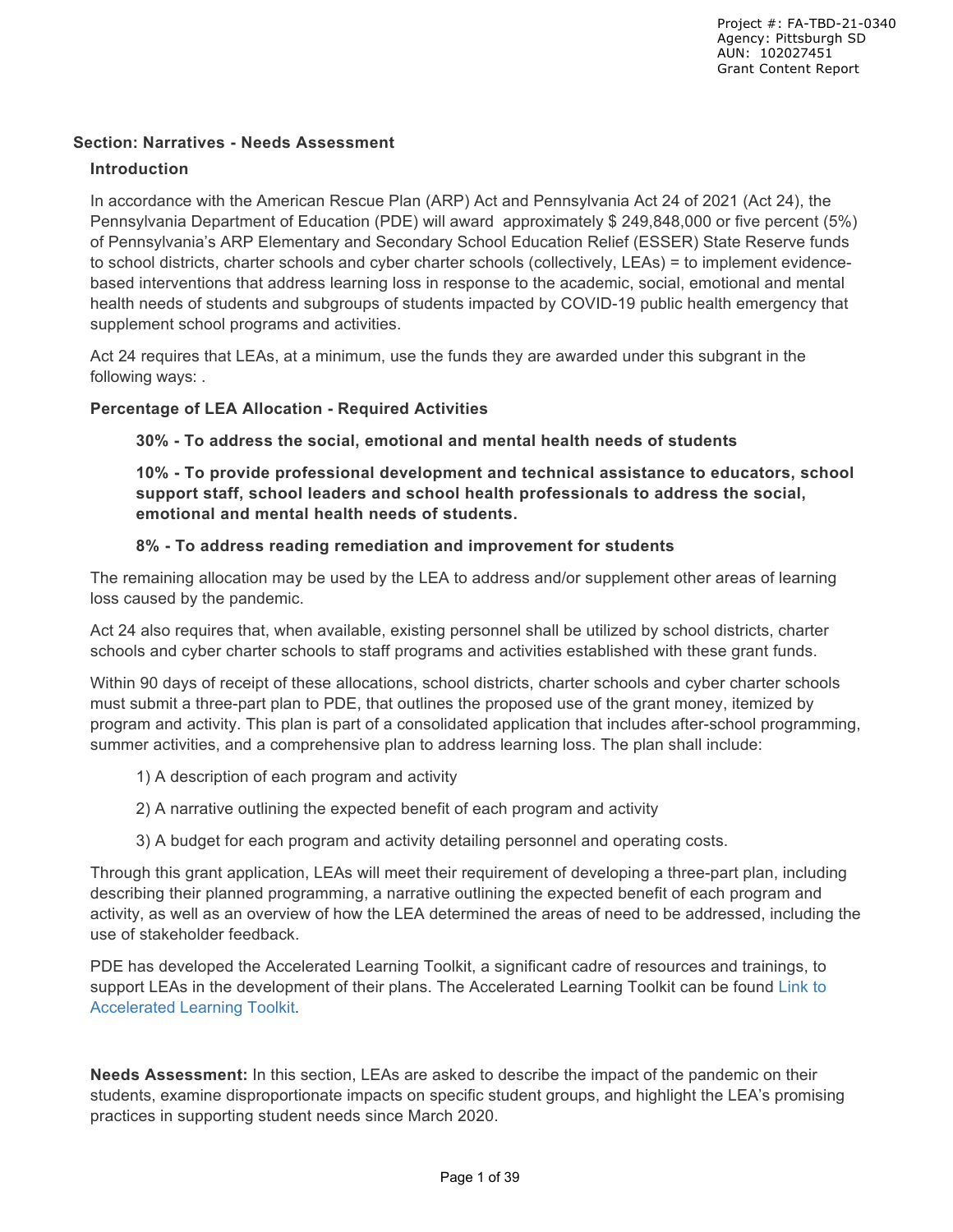### **Indicators of Impact**

1. Understanding the Impact of the COVID-19 Pandemic: Describe how the LEA has identified or will identify the extent of the impact of the COVID-19 pandemic on student learning and well-being. Specifically, what methods (i.e., collecting and analyzing data and information from focus groups, surveys, and local assessment results) were used or will be used to identify and measure impacts in four key areas: (1) Social and Emotional Learning, (2) Professional Development needs to support Social and Emotional Learning, (3) Reading Remediation and Improvement for Students, and (4) Other areas of Learning Loss?

|                                                                                | Method used to Understand Each Type of Impact                                                                                                                                                                                                                                                                                                                |
|--------------------------------------------------------------------------------|--------------------------------------------------------------------------------------------------------------------------------------------------------------------------------------------------------------------------------------------------------------------------------------------------------------------------------------------------------------|
| <b>Social and Emotional</b><br>Learning                                        | The District will use the following methods to identify the extent of COVID-19<br>on student social and emotional learning: results of Panorama student<br>SEL/well-being survey, PBIS data (improvement in classroom behaviors:<br>decrease in level 1 infractions and participating teacher report), and student<br>lfeedback.                             |
| <b>Professional</b><br><b>Development for Social</b><br>and Emotional Learning | The District will use the following methods to identify the extent of COVID-19<br>on professional development for social and emotional learning: surveys from<br>PD sessions, Teaching and Learning Conditions survey data, teacher<br>feedback and use of practices as observed by school administrators,<br>coaches, and Learning Environment Specialists. |
| <b>Reading Remediation</b><br>and Improvement for<br><b>Students</b>           | The District will use the following methods to identify the extent of COVID-19<br>on reading remediation and improvement for students: NWEA data, grades,<br>DIBELS, and formative assessment.                                                                                                                                                               |
| <b>Other Learning Loss</b>                                                     | The District will use the following methods to identify the extent of COVID-19<br>on other areas of learning loss for students: NWEA data, grades, and<br>formative assessment.                                                                                                                                                                              |

### **Documenting Disproportionate Impacts**

2. Identify the student groups in the LEA that faced particularly significant impacts from the pandemic in the areas of Social and Emotional Learning, Reading Remediation and Improvement, or any other areas of learning loss that the LEA will address with this funding source. For each, provide specific strategies that were used or will be used to identify and measure impacts.

| <b>Student Group</b>          | Area of Impact                | <b>Provide specific strategies</b><br>that were used or will be<br>used to identify and<br>measure impacts               |
|-------------------------------|-------------------------------|--------------------------------------------------------------------------------------------------------------------------|
| Major Racial or Ethnic Groups | Social and Emotional Learning | Lexile Growth, RIT Growth, and<br>DIBELS data will be used to<br>measure impacts of Reading<br>Remediation & Improvement |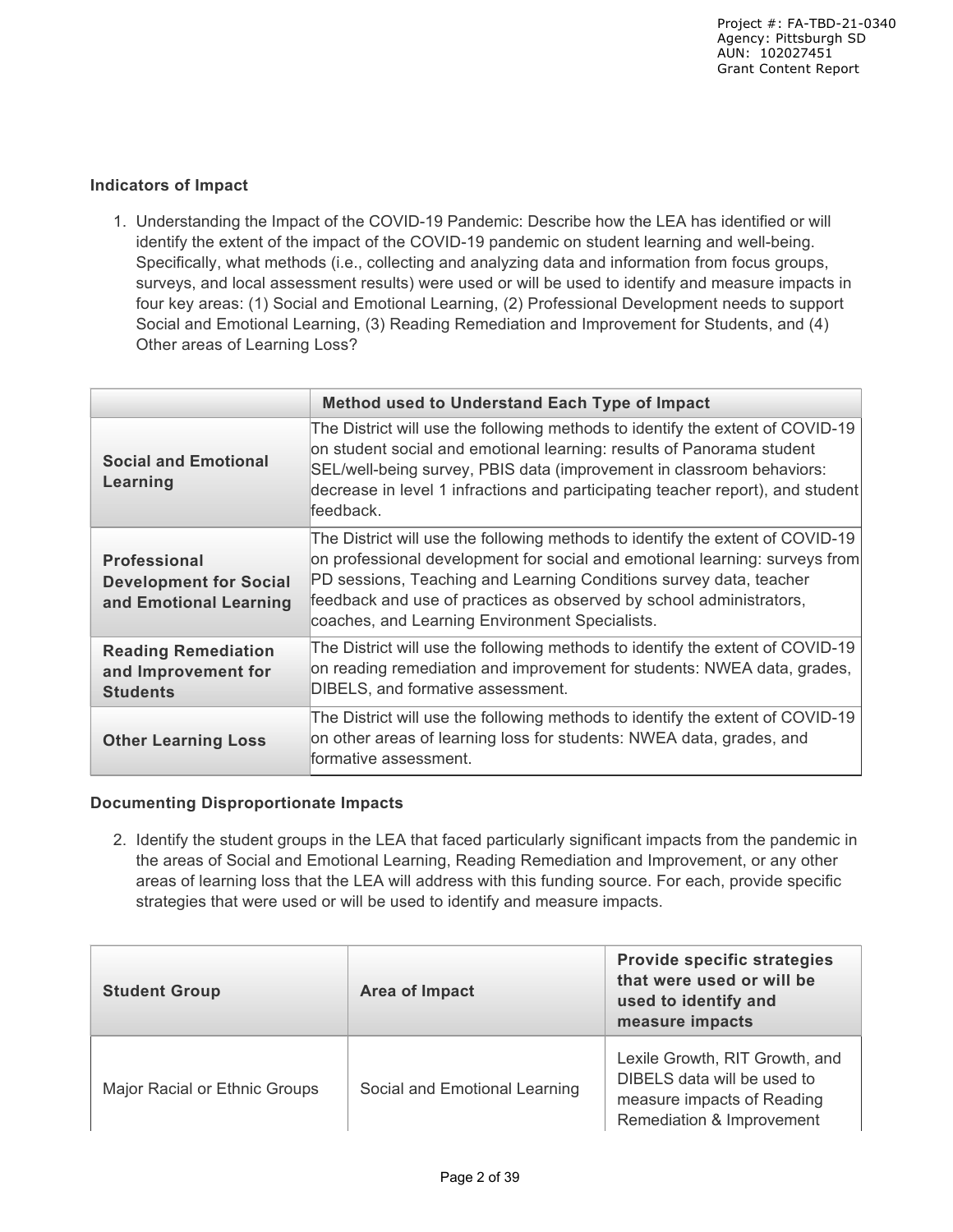| Reading Remediation and<br>Improvement | Lexile Growth, RIT Growth, and<br>DIBELS data will be used to<br>measure impacts of Reading<br>Remediation & Improvement                                                                                                     |
|----------------------------------------|------------------------------------------------------------------------------------------------------------------------------------------------------------------------------------------------------------------------------|
| Social and Emotional Learning          | Lexile Growth, RIT Growth, and<br>DIBELS data will be used to<br>measure impacts of Reading<br>Remediation & Improvement                                                                                                     |
| Reading Remediation and<br>Improvement | Lexile Growth, RIT Growth, and<br>DIBELS data will be used to<br>measure impacts of Reading<br>Remediation & Improvement                                                                                                     |
| Social and Emotional Learning          | Improvement on Learning Goals<br>as indicated in the student's IEP<br>and when applicable Lexile<br>Growth, RIT Growth, and<br>DIBELS data will be used to<br>measure impacts of Reading<br>Remediation & Improvement        |
| Reading Remediation and<br>Improvement | <b>Improvement on Learning Goals</b><br>as indicated in the student's IEP<br>and when applicable Lexile<br>Growth, RIT Growth, and<br>DIBELS data will be used to<br>measure impacts of Reading<br>Remediation & Improvement |
| Social and Emotional Learning          | Improvement in Language<br>Proficiency as measured by<br>WIDA, Lexile Growth, RIT<br>Growth, as measured by NWEA<br>MAP, and DIBELS data will be<br>used to measure impacts of<br>Reading Remediation &<br>Improvement       |
|                                        |                                                                                                                                                                                                                              |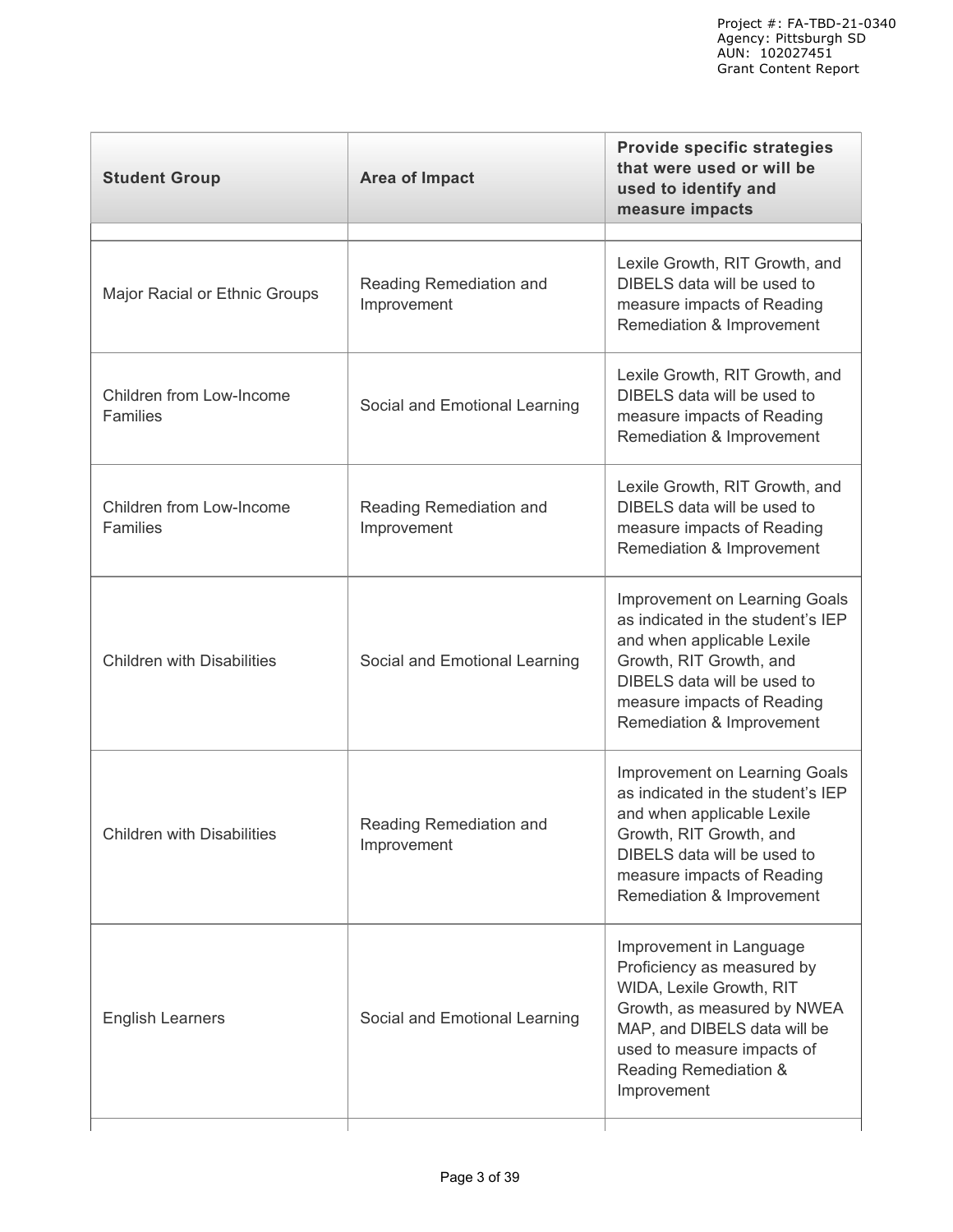| <b>Student Group</b>                         | <b>Area of Impact</b>                  | <b>Provide specific strategies</b><br>that were used or will be<br>used to identify and<br>measure impacts                                                                                                             |
|----------------------------------------------|----------------------------------------|------------------------------------------------------------------------------------------------------------------------------------------------------------------------------------------------------------------------|
| <b>English Learners</b>                      | Reading Remediation and<br>Improvement | Improvement in Language<br>Proficiency as measured by<br>WIDA, Lexile Growth, RIT<br>Growth, as measured by NWEA<br>MAP, and DIBELS data will be<br>used to measure impacts of<br>Reading Remediation &<br>Improvement |
| Gender                                       | Social and Emotional Learning          | Lexile Growth, RIT Growth, and<br>DIBELS data will be used to<br>measure impacts of Reading<br>Remediation & Improvement                                                                                               |
| Gender                                       | Reading Remediation and<br>Improvement | Lexile Growth, RIT Growth, and<br>DIBELS data will be used to<br>measure impacts of Reading<br>Remediation & Improvement                                                                                               |
| <b>Students Experiencing</b><br>Homelessness | Social and Emotional Learning          | Lexile Growth, RIT Growth, and<br>DIBELS data will be used to<br>measure impacts of Reading<br>Remediation & Improvement                                                                                               |
| <b>Students Experiencing</b><br>Homelessness | Reading Remediation and<br>Improvement | Lexile Growth, RIT Growth, and<br>DIBELS data will be used to<br>measure impacts of Reading<br>Remediation & Improvement                                                                                               |
| Youth in Foster Care                         | Social and Emotional Learning          | Lexile Growth, RIT Growth, and<br>DIBELS data will be used to<br>measure impacts of Reading<br>Remediation & Improvement                                                                                               |
| Youth in Foster Care                         | Reading Remediation and<br>Improvement | Lexile Growth, RIT Growth, and<br>DIBELS data will be used to<br>measure impacts of Reading<br>Remediation & Improvement                                                                                               |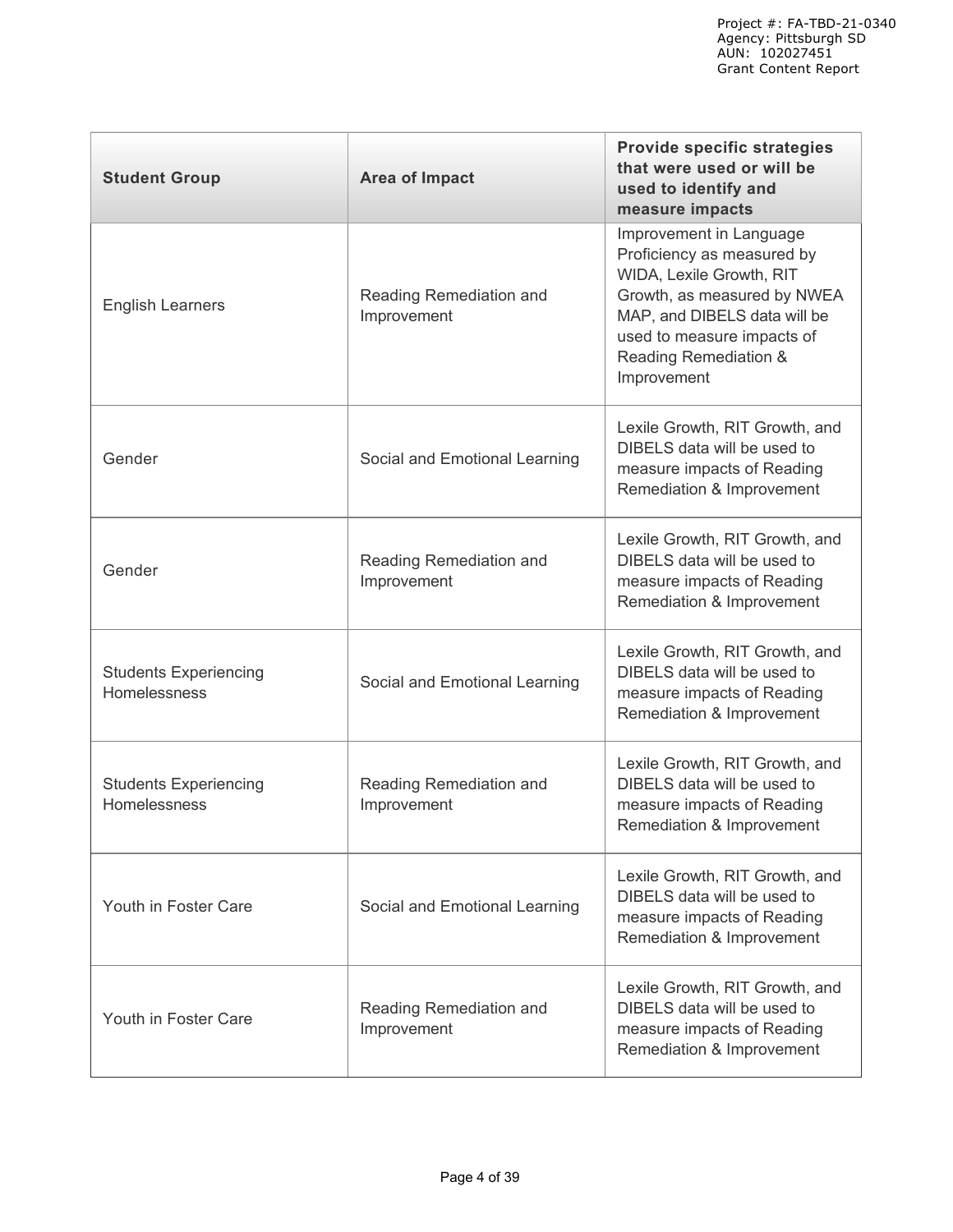### **Section: Narratives - Learning Loss Program Questions**

**Learning Loss Program Questions:** In this section, LEAs are asked to describe the activities they have designed to support accelerated learning to combat learning loss caused by the COVID-19 pandemic for their students. Please use the following link to ensure that your calculated values below are equal to the values published on PDE's website. The file contains your LEA's MINIMUM required reserves for Learning Loss to address SEL, SEL PD, and Reading Improvement. Click to download reserve amounts.

\*LEA's can choose to spend MORE than the minimum required reserves for Learning Loss. Those values will be entered in the budget sections.

**Section 3a – Social and Emotional Learning:** As schools across the Commonwealth return to school, LEAs face increased challenges in addressing the mental health needs of their students and staff. LEAs are required to utilize **A MINIMUM of THIRTY PERCENT (30%)** of funding available through this grant application to support the Social and Emotional Learning of their students. In this section, LEAs are asked to describe the activities they have designed to address these needs. Please reference the SEL framework to assist in developing this plan.

3. Calculate 30% of LEA Allocation as the **MINIMUM REQUIRED RESERVE** for Social and Emotional Learning. (Calculation will populate when you click the Save button)

|                                                 | <b>Total LEA Allocation</b> | <b>Multiply by 30% (.30)</b> | <b>Minimum Allocation</b><br>for SEL |
|-------------------------------------------------|-----------------------------|------------------------------|--------------------------------------|
| Minimum 30%<br><b>SEL</b><br><b>Requirement</b> | 5,563,152                   | 30%                          | 1,668,946                            |

This value will be needed in the corresponding budget section.

4. Describe the data sources the LEA is using to identify social and emotional needs of students and identify areas of strength and concerns in the learning environment.

The District will review multiple data sources to help identify the social and emotional needs of students. Some of those sources include looking at students with consistently low grades and poor attendance. As well as: --Aggregate tripod and Teaching and Learning Conditions (TLC) survey results; --Panorama survey data; --SAP referrals; --Feedback from principals and teachers; and --Discipline data (referrals & infractions).

5. Program/Activities – Please describe the planned program activities and identify the type of activity and the number of students to be served by that activity.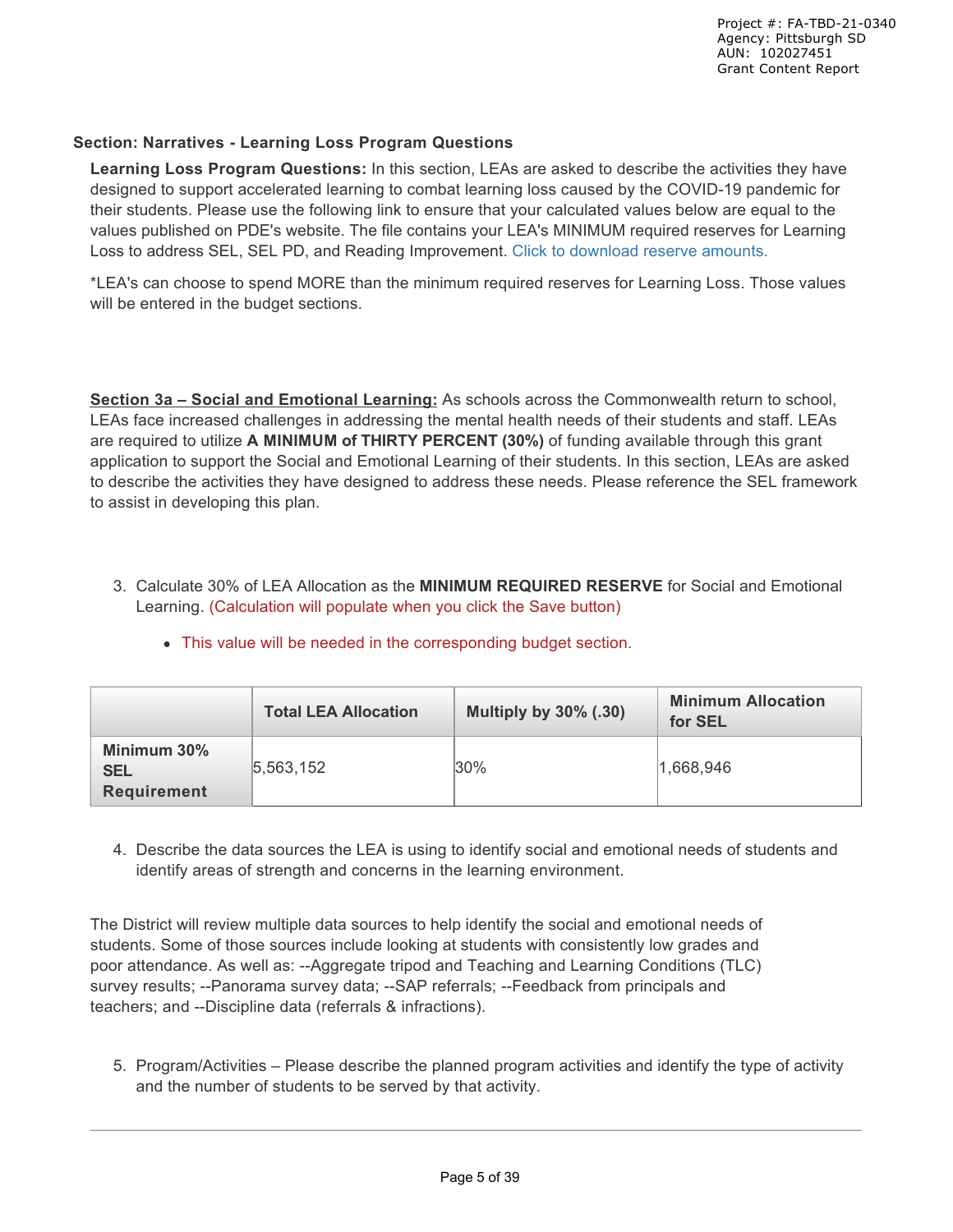| <b>Program Activity</b>                                                                            | <b>Student Group</b>                         | Type (Universal,<br><b>Targeted, Intensive)</b> | <b>Number of Students</b><br><b>Served</b> |
|----------------------------------------------------------------------------------------------------|----------------------------------------------|-------------------------------------------------|--------------------------------------------|
| American School<br><b>Counselor Association</b><br>(ASCA)Training -<br>Professional<br>Development | Major Racial and<br><b>Ethnic Groups</b>     | Universal                                       | 10,154                                     |
| American School<br><b>Counselor Association</b><br>(ASCA)Training -<br>Professional<br>Development | Children from Low-<br><b>Income Families</b> | Universal                                       | 19,159                                     |
| American School<br><b>Counselor Association</b><br>(ASCA)Training -<br>Professional<br>Development | Children with<br><b>Disabilities</b>         | Universal                                       | 4,215                                      |
| American School<br><b>Counselor Association</b><br>(ASCA)Training -<br>Professional<br>Development | <b>English Learners</b>                      | Universal                                       | 1,108                                      |
| American School<br><b>Counselor Association</b><br>(ASCA)Training -<br>Professional<br>Development | Gender                                       | Universal                                       | 9,579                                      |
| American School<br><b>Counselor Association</b><br>(ASCA)Training -<br>Professional<br>Development | <b>Students Experiencing</b><br>Homelessness | <b>Universal</b>                                | 287                                        |
| American School<br><b>Counselor Association</b><br>(ASCA)Training -<br>Professional<br>Development | Youth in Foster Care                         | Universal                                       | 287                                        |
|                                                                                                    |                                              |                                                 |                                            |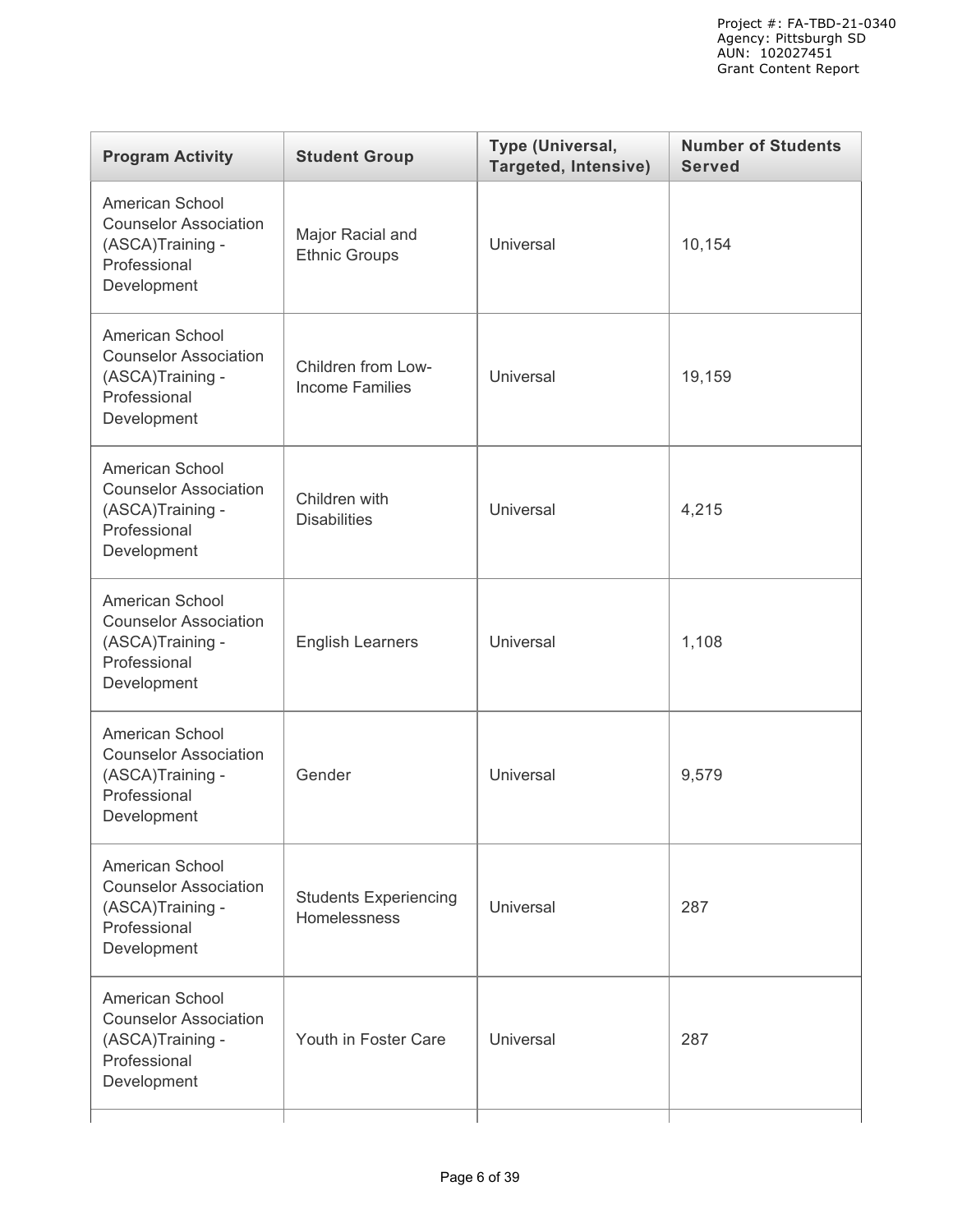| <b>Program Activity</b>                                                                                                                                                                                 | <b>Student Group</b>                         | Type (Universal,<br><b>Targeted, Intensive)</b> | <b>Number of Students</b><br><b>Served</b> |
|---------------------------------------------------------------------------------------------------------------------------------------------------------------------------------------------------------|----------------------------------------------|-------------------------------------------------|--------------------------------------------|
| <b>Therapeutic Services</b><br>for students to support<br>their mental health                                                                                                                           | Major Racial and<br><b>Ethnic Groups</b>     | Targeted                                        | 2,538                                      |
| <b>Therapeutic Services</b><br>for students to support<br>their mental health                                                                                                                           | Children from Low-<br><b>Income Families</b> | Targeted                                        | 4,789                                      |
| <b>Therapeutic Services</b><br>for students to support<br>their mental health                                                                                                                           | Children with<br><b>Disabilities</b>         | Targeted                                        | 1,054                                      |
| <b>Therapeutic Services</b><br>for students to support<br>their mental health                                                                                                                           | <b>English Learners</b>                      | Targeted                                        | 277                                        |
| <b>Therapeutic Services</b><br>for students to support<br>their mental health                                                                                                                           | Gender                                       | Targeted                                        | 2,395                                      |
| <b>Therapeutic Services</b><br>for students to support<br>their mental health                                                                                                                           | <b>Students Experiencing</b><br>Homelessness | Targeted                                        | 72                                         |
| <b>Therapeutic Services</b><br>for students to support<br>their mental health                                                                                                                           | Youth in Foster Care                         | Targeted                                        | 72                                         |
| Association of Black<br>Psychologists SEL<br>Support PD for<br>identified role groups<br>(Counselors, Social<br>Workers, School<br>Psychologists,<br><b>Learning Environment</b><br>Specialists (LES's) | Major Racial and<br><b>Ethnic Groups</b>     | Universal                                       | 10,154                                     |
| Association of Black<br>Psychologists SEL<br>Support PD for                                                                                                                                             |                                              |                                                 |                                            |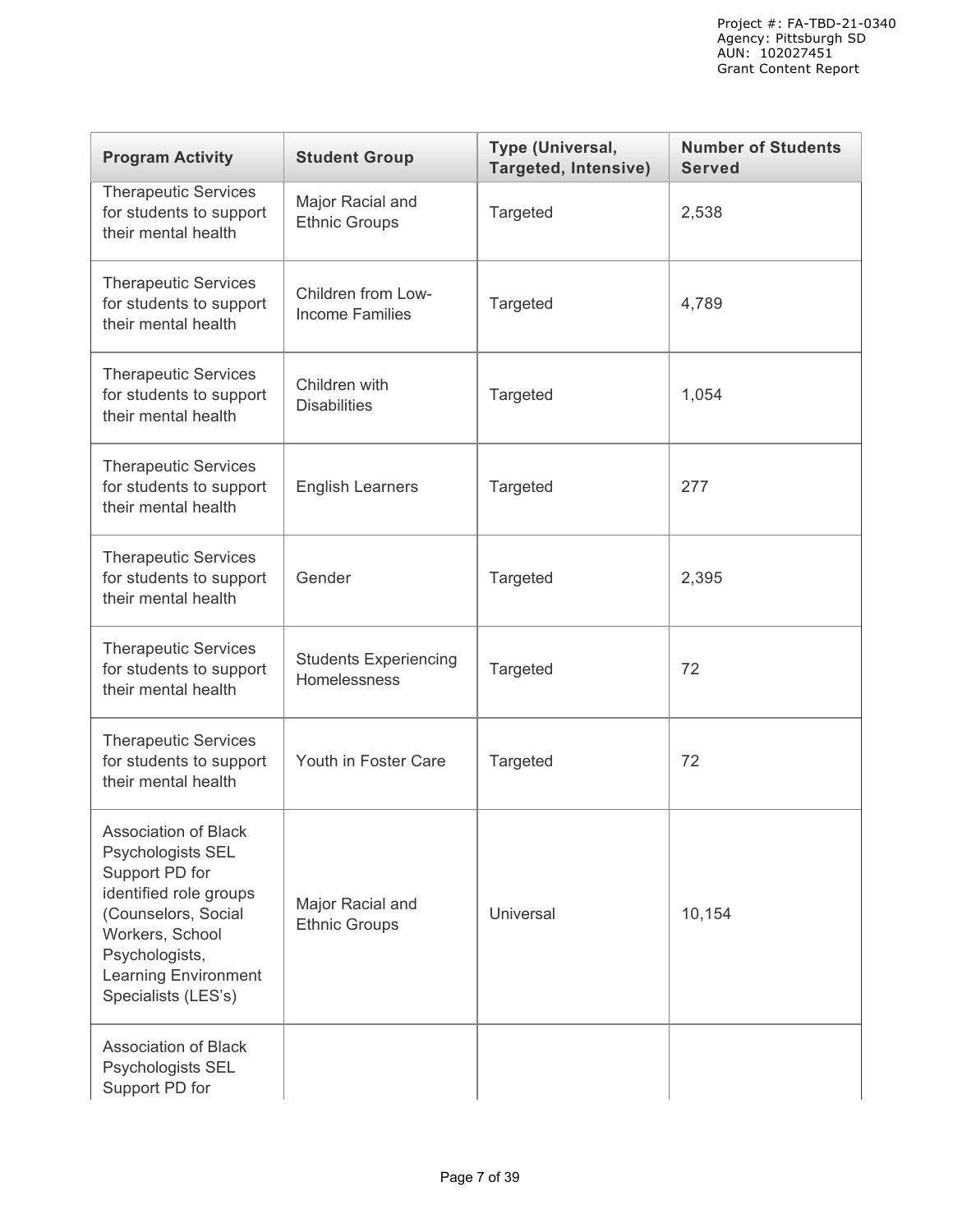| <b>Program Activity</b>                                                                                                                                                                                        | <b>Student Group</b>                         | Type (Universal,<br><b>Targeted, Intensive)</b> | <b>Number of Students</b><br><b>Served</b> |
|----------------------------------------------------------------------------------------------------------------------------------------------------------------------------------------------------------------|----------------------------------------------|-------------------------------------------------|--------------------------------------------|
| identified role groups<br>(Counselors, Social<br>Workers, School<br>Psychologists,<br><b>Learning Environment</b><br>Specialists (LES's)                                                                       | Children from Low-<br><b>Income Families</b> | Universal                                       | 19,159                                     |
| <b>Association of Black</b><br>Psychologists SEL<br>Support PD for<br>identified role groups<br>(Counselors, Social<br>Workers, School<br>Psychologists,<br><b>Learning Environment</b><br>Specialists (LES's) | Children with<br><b>Disabilities</b>         | Universal                                       | 4,215                                      |
| <b>Association of Black</b><br>Psychologists SEL<br>Support PD for<br>identified role groups<br>(Counselors, Social<br>Workers, School<br>Psychologists,<br><b>Learning Environment</b><br>Specialists (LES's) | <b>English Learners</b>                      | Universal                                       | 1,108                                      |
| <b>Association of Black</b><br>Psychologists SEL<br>Support PD for<br>identified role groups<br>(Counselors, Social<br>Workers, School<br>Psychologists,<br><b>Learning Environment</b><br>Specialists (LES's) | Gender                                       | Universal                                       | 9,579                                      |
| <b>Association of Black</b><br>Psychologists SEL<br>Support PD for<br>identified role groups<br>(Counselors, Social<br>Workers, School<br>Psychologists,                                                       | <b>Students Experiencing</b><br>Homelessness | Universal                                       | 287                                        |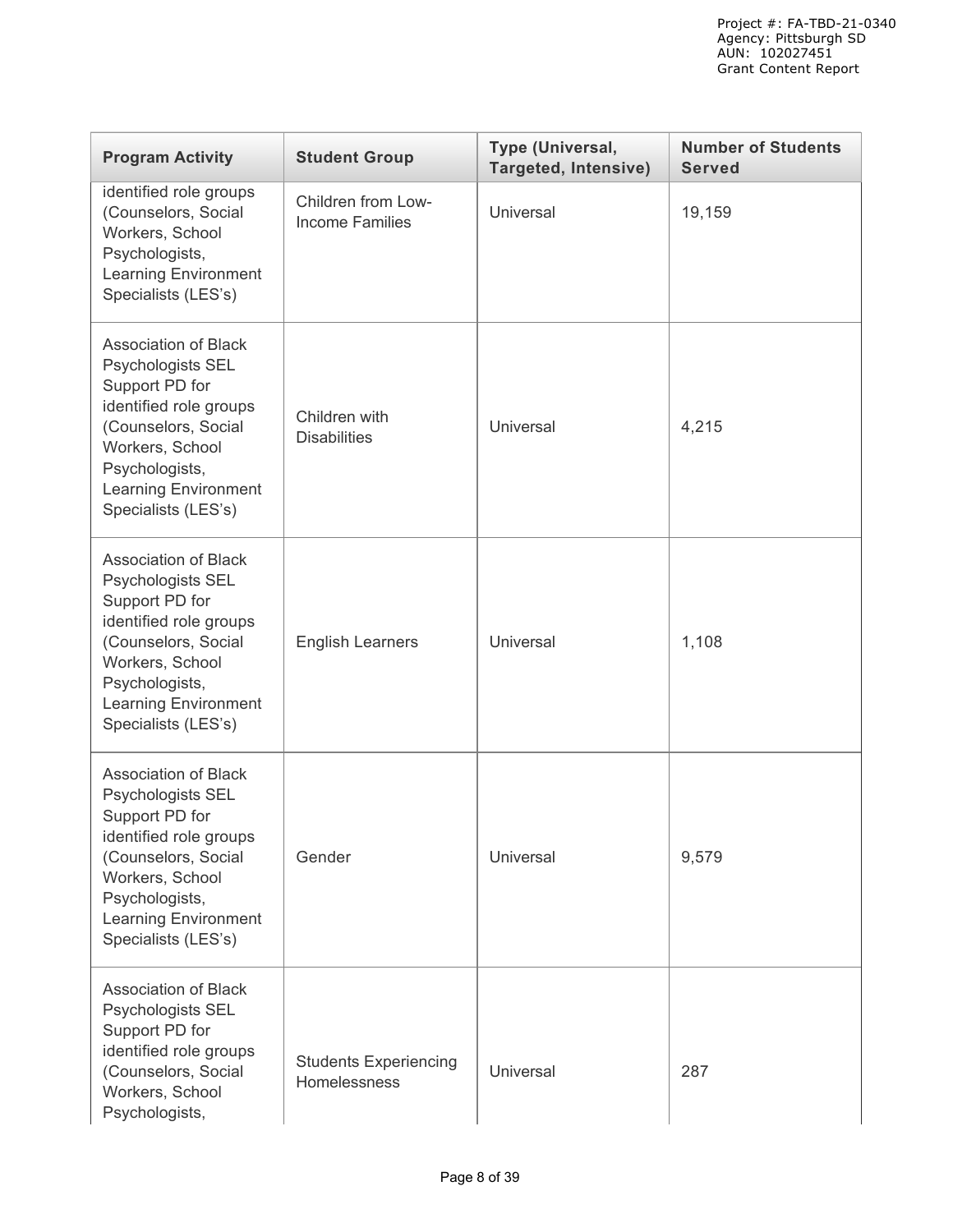| <b>Program Activity</b>                                                                                                                                                                                        | <b>Student Group</b>                         | Type (Universal,<br><b>Targeted, Intensive)</b> | <b>Number of Students</b><br><b>Served</b> |
|----------------------------------------------------------------------------------------------------------------------------------------------------------------------------------------------------------------|----------------------------------------------|-------------------------------------------------|--------------------------------------------|
| <b>Learning Environment</b><br>Specialists (LES's)                                                                                                                                                             |                                              |                                                 |                                            |
| <b>Association of Black</b><br>Psychologists SEL<br>Support PD for<br>identified role groups<br>(Counselors, Social<br>Workers, School<br>Psychologists,<br><b>Learning Environment</b><br>Specialists (LES's) | Youth in Foster Care                         | Universal                                       | 287                                        |
| <b>Staff Wellness</b><br>Consultant to support<br>programming and<br>initiatives for staff<br>wellness and provide<br>opportunities to build<br>upon wellness,<br>physically, mentally and<br>emotionally      | Major Racial and<br><b>Ethnic Groups</b>     | <b>Universal</b>                                | 10,154                                     |
| <b>Staff Wellness</b><br>Consultant to support<br>programming and<br>initiatives for staff<br>wellness and provide<br>opportunities to build<br>upon wellness,<br>physically, mentally and<br>emotionally      | Children from Low-<br><b>Income Families</b> | <b>Universal</b>                                | 19,159                                     |
| <b>Staff Wellness</b><br>Consultant to support<br>programming and<br>initiatives for staff<br>wellness and provide<br>opportunities to build<br>upon wellness,<br>physically, mentally and<br>emotionally      | Children with<br><b>Disabilities</b>         | Universal                                       | 4,215                                      |
| <b>Staff Wellness</b>                                                                                                                                                                                          |                                              |                                                 |                                            |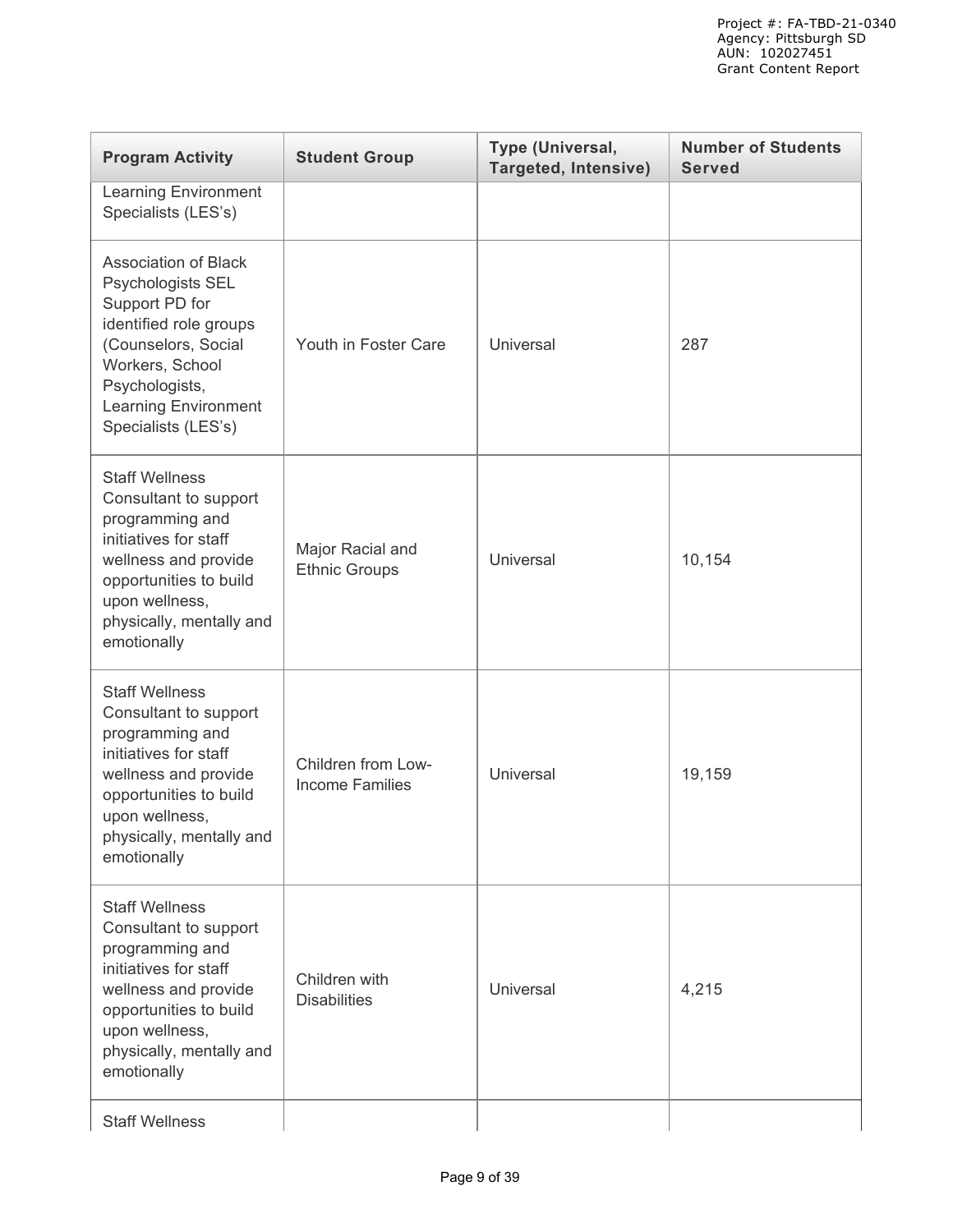| <b>Program Activity</b>                                                                                                                                                                                   | <b>Student Group</b>                         | Type (Universal,<br><b>Targeted, Intensive)</b> | <b>Number of Students</b><br><b>Served</b> |
|-----------------------------------------------------------------------------------------------------------------------------------------------------------------------------------------------------------|----------------------------------------------|-------------------------------------------------|--------------------------------------------|
| Consultant to support<br>programming and<br>initiatives for staff<br>wellness and provide<br>opportunities to build<br>upon wellness,<br>physically, mentally and<br>emotionally                          | <b>English Learners</b>                      | Universal                                       | 1,108                                      |
| <b>Staff Wellness</b><br>Consultant to support<br>programming and<br>initiatives for staff<br>wellness and provide<br>opportunities to build<br>upon wellness,<br>physically, mentally and<br>emotionally | Gender                                       | Universal                                       | 9,579                                      |
| <b>Staff Wellness</b><br>Consultant to support<br>programming and<br>initiatives for staff<br>wellness and provide<br>opportunities to build<br>upon wellness,<br>physically, mentally and<br>emotionally | <b>Students Experiencing</b><br>Homelessness | <b>Universal</b>                                | 287                                        |
| <b>Staff Wellness</b><br>Consultant to support<br>programming and<br>initiatives for staff<br>wellness and provide<br>opportunities to build<br>upon wellness,<br>physically, mentally and<br>emotionally | Youth in Foster Care                         | Universal                                       | 287                                        |
| <b>School Wellness</b><br>Coordinator stipend to<br>identify school wellness<br>needs, complete                                                                                                           |                                              |                                                 |                                            |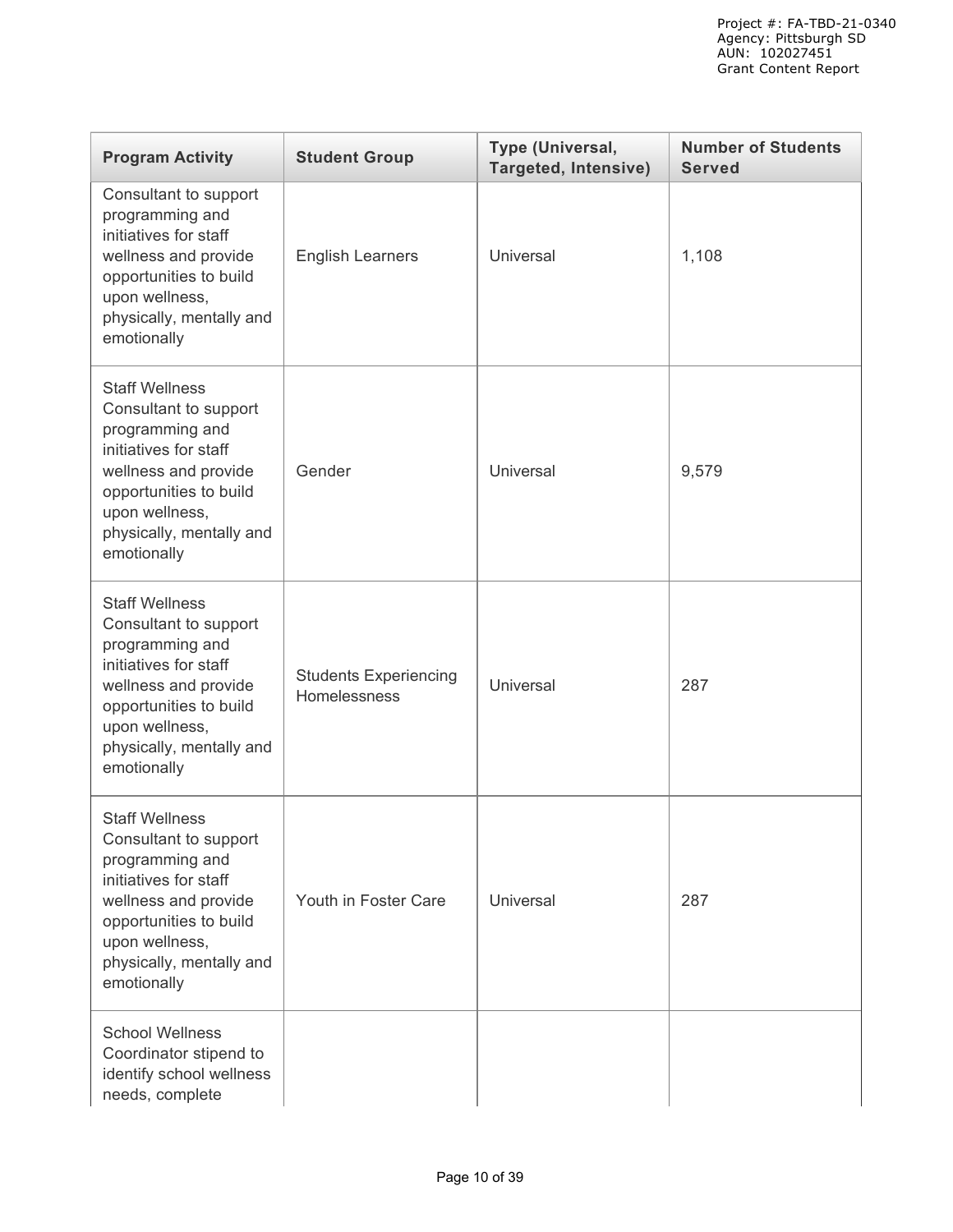| <b>Program Activity</b>                                                                                                                                                                                                             | <b>Student Group</b>                         | Type (Universal,<br><b>Targeted, Intensive)</b> | <b>Number of Students</b><br><b>Served</b> |
|-------------------------------------------------------------------------------------------------------------------------------------------------------------------------------------------------------------------------------------|----------------------------------------------|-------------------------------------------------|--------------------------------------------|
| school wellness survey<br>and plan and<br>implement a school<br>wellness night for<br>students, parents,<br>and/or the community                                                                                                    | Major Racial and<br><b>Ethnic Groups</b>     | Universal                                       | 10,154                                     |
| <b>School Wellness</b><br>Coordinator stipend to<br>identify school wellness<br>needs, complete<br>school wellness survey<br>and plan and<br>implement a school<br>wellness night for<br>students, parents,<br>and/or the community | Children from Low-<br><b>Income Families</b> | Universal                                       | 19,159                                     |
| <b>School Wellness</b><br>Coordinator stipend to<br>identify school wellness<br>needs, complete<br>school wellness survey<br>and plan and<br>implement a school<br>wellness night for<br>students, parents,<br>and/or the community | Children with<br><b>Disabilities</b>         | <b>Universal</b>                                | 4,215                                      |
| <b>School Wellness</b><br>Coordinator stipend to<br>identify school wellness<br>needs, complete<br>school wellness survey<br>and plan and<br>implement a school<br>wellness night for<br>students, parents,<br>and/or the community | <b>English Learners</b>                      | <b>Universal</b>                                | 1,108                                      |
| <b>School Wellness</b><br>Coordinator stipend to<br>identify school wellness<br>needs, complete                                                                                                                                     |                                              |                                                 |                                            |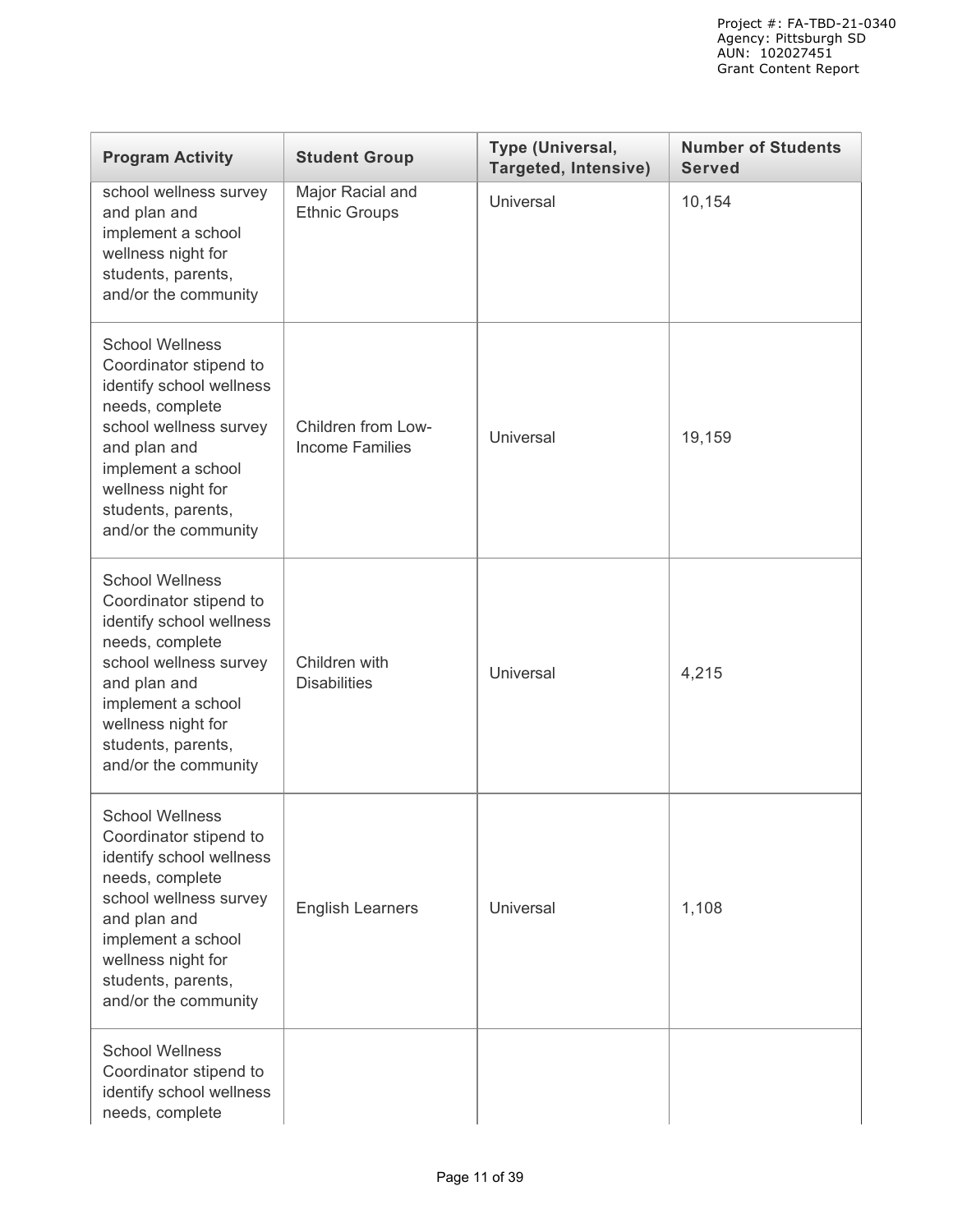| <b>Program Activity</b>                                                                                                                                                                                                             | <b>Student Group</b>                         | Type (Universal,<br><b>Targeted, Intensive)</b> | <b>Number of Students</b><br><b>Served</b> |
|-------------------------------------------------------------------------------------------------------------------------------------------------------------------------------------------------------------------------------------|----------------------------------------------|-------------------------------------------------|--------------------------------------------|
| school wellness survey<br>and plan and<br>implement a school<br>wellness night for<br>students, parents,<br>and/or the community                                                                                                    | Gender                                       | Universal                                       | 9,579                                      |
| <b>School Wellness</b><br>Coordinator stipend to<br>identify school wellness<br>needs, complete<br>school wellness survey<br>and plan and<br>implement a school<br>wellness night for<br>students, parents,<br>and/or the community | <b>Students Experiencing</b><br>Homelessness | Universal                                       | 287                                        |
| <b>School Wellness</b><br>Coordinator stipend to<br>identify school wellness<br>needs, complete<br>school wellness survey<br>and plan and<br>implement a school<br>wellness night for<br>students, parents,<br>and/or the community | Youth in Foster Care                         | Universal                                       | 287                                        |
| SAP Support -<br>Stipends for internal<br>staff and consultant<br>fees for training                                                                                                                                                 | Major Racial and<br><b>Ethnic Groups</b>     | Universal                                       | 10,154                                     |
| SAP Support -<br>Stipends for internal<br>staff and consultant<br>fees for training                                                                                                                                                 | Children from Low-<br><b>Income Families</b> | Universal                                       | 19,159                                     |
| SAP Support -<br>Stipends for internal<br>staff and consultant<br>fees for training                                                                                                                                                 | Children with<br><b>Disabilities</b>         | Universal                                       | 4,215                                      |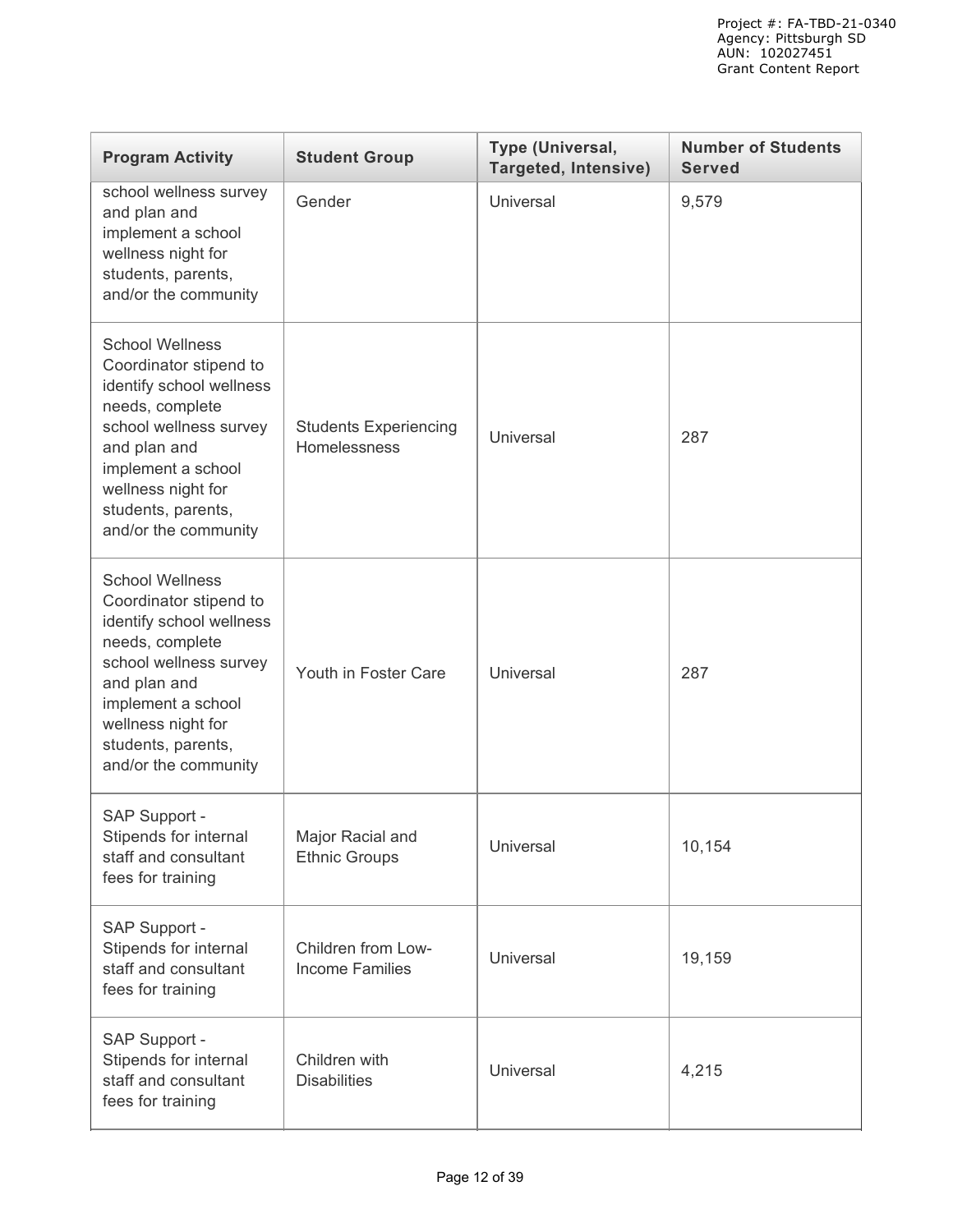| <b>Program Activity</b>                                                             | <b>Student Group</b>                         | Type (Universal,<br><b>Targeted, Intensive)</b> | <b>Number of Students</b><br><b>Served</b> |
|-------------------------------------------------------------------------------------|----------------------------------------------|-------------------------------------------------|--------------------------------------------|
| SAP Support -<br>Stipends for internal<br>staff and consultant<br>fees for training | <b>English Learners</b>                      | Universal                                       | 1,108                                      |
| SAP Support -<br>Stipends for internal<br>staff and consultant<br>fees for training | Gender                                       | Universal                                       | 9,579                                      |
| SAP Support -<br>Stipends for internal<br>staff and consultant<br>fees for training | <b>Students Experiencing</b><br>Homelessness | Universal                                       | 287                                        |
| SAP Support -<br>Stipends for internal<br>staff and consultant<br>fees for training | Youth in Foster Care                         | Universal                                       | 287                                        |
| SEL integration and<br>alignment - curriculum<br>writers                            | Major Racial and<br><b>Ethnic Groups</b>     | Universal                                       | 10,154                                     |
| SEL integration and<br>alignment - curriculum<br>writers                            | Children from Low-<br><b>Income Families</b> | Targeted                                        | 19,159                                     |
| SEL integration and<br>alignment - curriculum<br>writers                            | Children with<br><b>Disabilities</b>         | Universal                                       | 4,215                                      |
| SEL integration and<br>alignment - curriculum<br>writers                            | <b>English Learners</b>                      | Universal                                       | 1,108                                      |
| SEL integration and<br>alignment - curriculum<br>writers                            | Gender                                       | Universal                                       | 9,579                                      |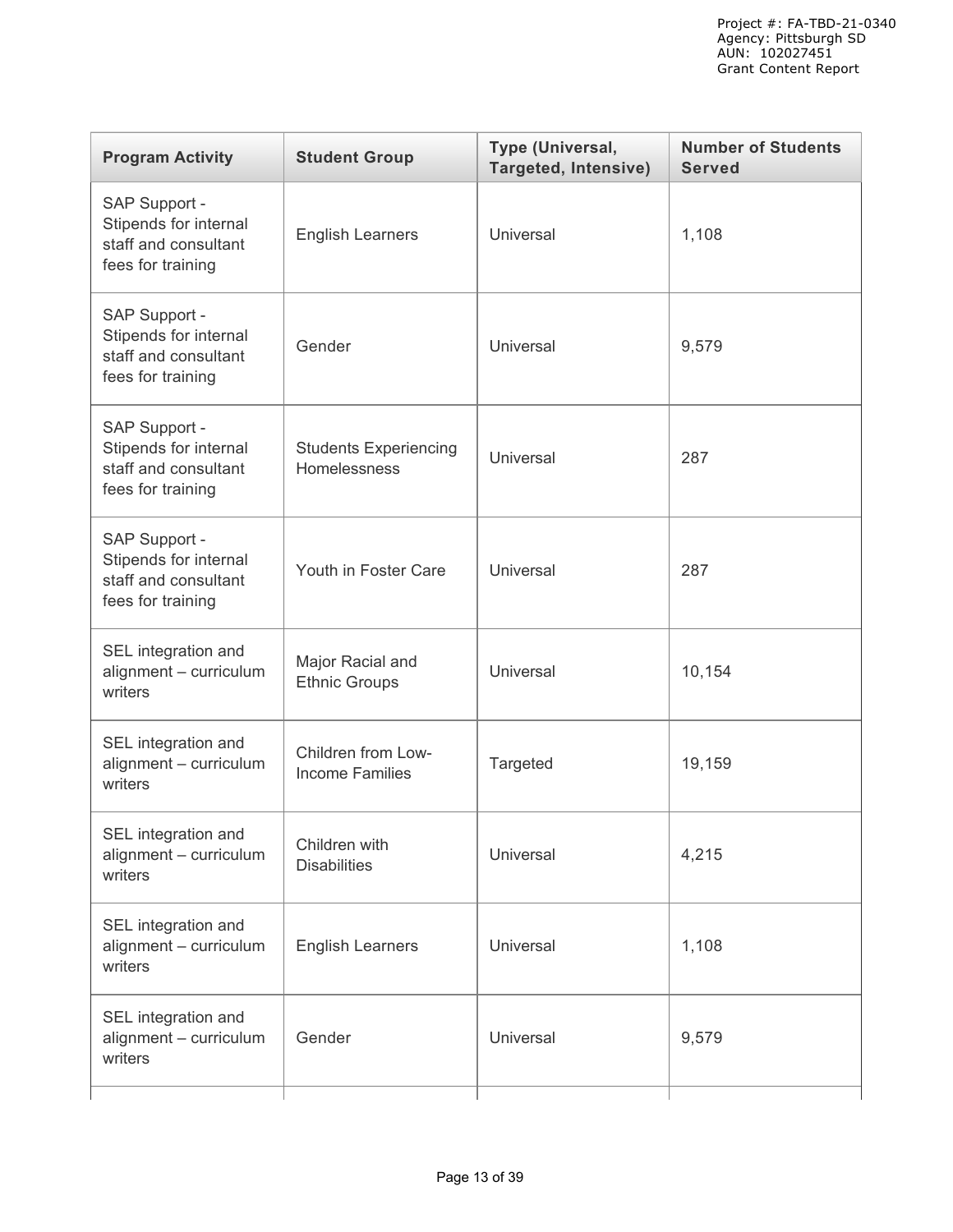| <b>Program Activity</b>                                  | <b>Student Group</b>                         | Type (Universal,<br>Targeted, Intensive) | <b>Number of Students</b><br><b>Served</b> |
|----------------------------------------------------------|----------------------------------------------|------------------------------------------|--------------------------------------------|
| SEL integration and<br>alignment - curriculum<br>writers | <b>Students Experiencing</b><br>Homelessness | Universal                                | 287                                        |
| SEL integration and<br>alignment - curriculum<br>writers | Youth in Foster Care                         | Universal                                | 287                                        |

6. How will the LEA assess the success of the SEL program? Please identify the tool, frequency of use, and expected results.

| <b>Tool Used to Evaluate</b><br><b>Success</b>                                                                                                   | <b>Frequency of Use</b> | <b>Expected Results</b>                                                                                                                                                                                                                                                    |
|--------------------------------------------------------------------------------------------------------------------------------------------------|-------------------------|----------------------------------------------------------------------------------------------------------------------------------------------------------------------------------------------------------------------------------------------------------------------------|
| Collaborative for Academic,<br>Social and Emotional Learning<br>(CASEL) Aligned SEL survey<br>(currently collected through<br>Panorama platform) | 2 times per year        | At least 50% of the students<br>who participate in the SEL<br>program, take the SEL survey<br>and who have less than the<br>average number of strengths<br>compared to their grade level<br>will improve at least one of the<br>five categories to an area of<br>strength. |
| <b>ASCA PD - ASCA National</b><br>Model Components in School<br><b>Counseling Program</b><br>Assessment                                          | Annually                | All school counselors participate<br>in the professional<br>development, all ASCA National<br>Model Components in School<br><b>Counseling Program</b><br>Assessment are met in 75% of<br>buildings at the end of the two-<br>year period.                                  |
| Therapeutic Services for<br>Students - Number of students<br>in need of service compared to<br>the number served                                 | Annually                | Evaluation of number of<br>students in need of services<br>compared to number served -<br>at least 80% of students<br>referred to or requesting<br>services are seen within 90<br>days.                                                                                    |
|                                                                                                                                                  |                         | All counselors and social                                                                                                                                                                                                                                                  |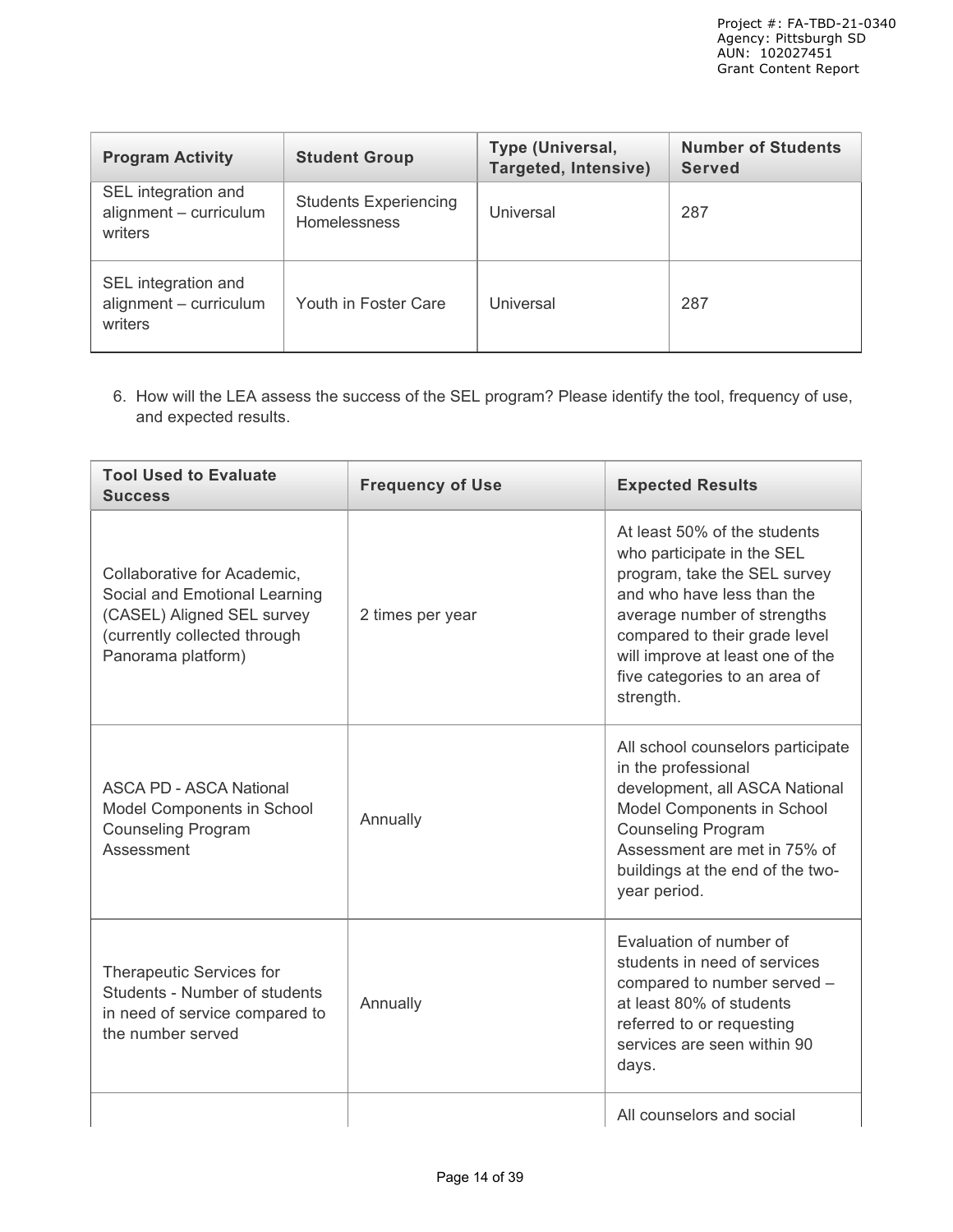| <b>Tool Used to Evaluate</b><br><b>Success</b>                                                       | <b>Frequency of Use</b> | <b>Expected Results</b>                                                                                                                                                                                                                                                                                                                     |
|------------------------------------------------------------------------------------------------------|-------------------------|---------------------------------------------------------------------------------------------------------------------------------------------------------------------------------------------------------------------------------------------------------------------------------------------------------------------------------------------|
| Assoc. of Black Psychologists<br>PD - Tripod and Teaching and<br>Learning Conditions (TLC)<br>Survey | Annually                | workers will participate in the<br>scheduled PD and coaching<br>sessions; there will be an<br>increase in research-based<br>culturally-responsive, trauma-<br>informed practices which lead to<br>equitable systems for nurturing<br>learning environments as<br>evidenced by data on the<br>TRIPOD and TLC survey.                         |
| <b>Staff Wellness - Staff Wellness</b><br>Survey                                                     | Annually                | Identification of a school<br>wellness coordinator for every<br>building, occurrence of a school<br>wellness event in every building,<br>quarterly meetings of School<br>Wellness/Healthy School Team<br>and, an increase in favorable<br>responses on the staff wellness<br>survey.                                                        |
| SAP - Monthly SAP Meetings                                                                           | Annually                | At least one point person per<br>building is identified, the SAP<br>team meets monthly as<br>evidenced by team meeting<br>minutes, and there is an<br>increase in the number of<br>referrals that receive parent<br>permission and subsequent<br>supports.                                                                                  |
| SEL Integation - Panorama<br>Student SEL and Well-Being<br>Survey                                    | Twice per year          | Curricula and lesson plans<br>across K-12 ELA, math, science<br>and social studies will<br>specifically include SEL<br>integration, which will lead to an<br>increase of 3 percentage points<br>each in the areas of self-<br>management, learning<br>strategies and self-efficacy on<br>the Panorama student SEL and<br>well-being survey. |

# **Section 3b – Social and Emotional Learning Professional Development:** LEAs face increased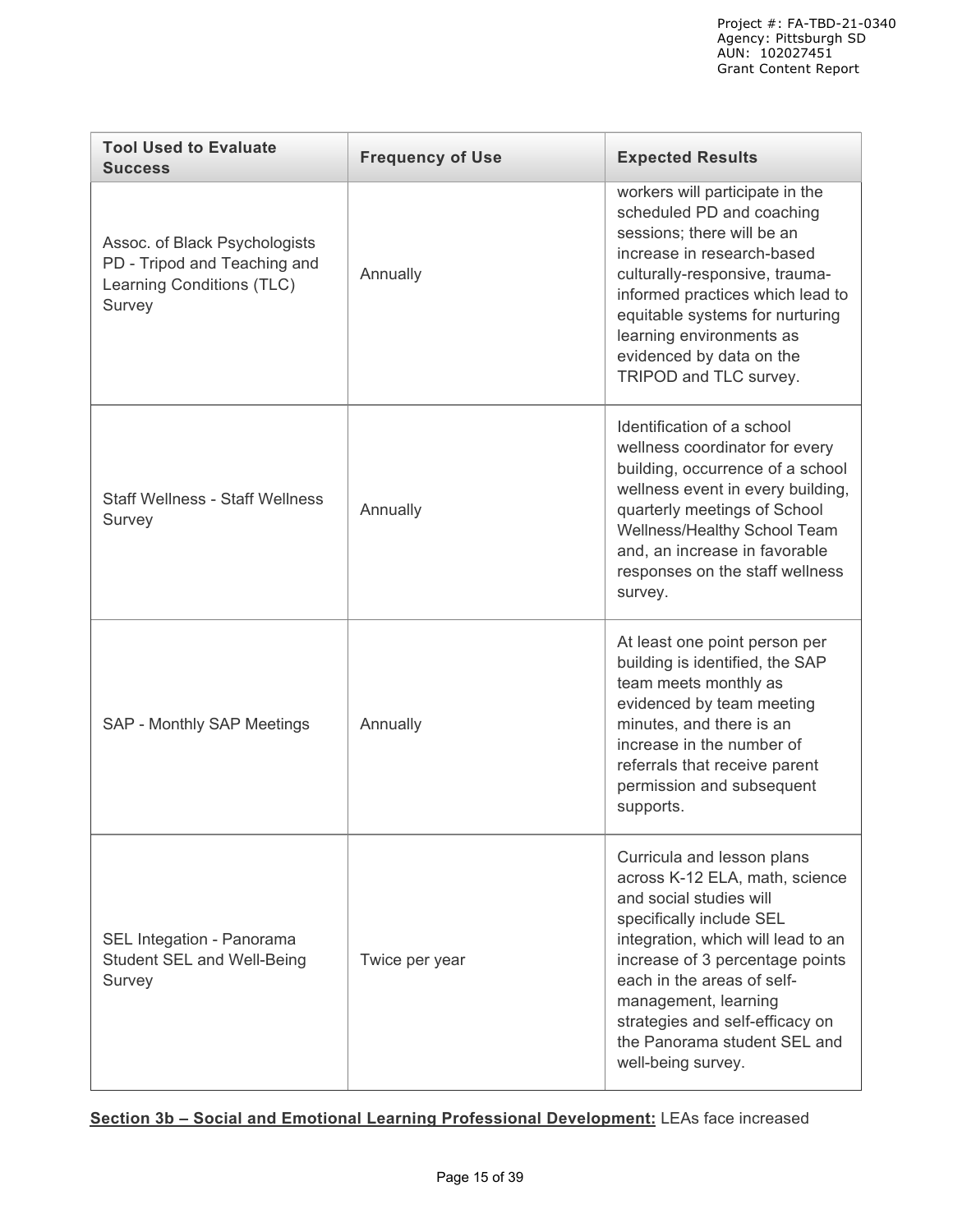challenges in addressing the mental health needs of their students and staff. LEAs are required to utilize **A MINIMUM OF TEN PERCENT (10%)** of funding available through this grant application to support professional development activities and technical assistance for educators, school support staff, school leaders and school health professionals to address the social, emotional and mental health needs of students. In this section, LEAs are asked to describe the activities they have designed to address these needs.

- 7. Calculate 10% of LEA Allocation as the **MINIMUM REQUIRED RESERVE** for Social and Emotional Learning Professional Development. (Calculation will populate when you click the Save button)
	- This value will be needed in the corresponding budget section.

|                                                   | <b>Total LEA Allocation</b> | <b>Multiply by 10% (.10)</b> | <b>Minimum Allocation</b><br>for SEL PD |
|---------------------------------------------------|-----------------------------|------------------------------|-----------------------------------------|
| Minimum 10%<br><b>SELPD</b><br><b>Requirement</b> | 5,563,152                   | 10%                          | 556.315                                 |

- 8. Describe the planned professional development activities and how the activity will ensure that teachers/staff are equipped with training/support on the following:
	- a. Social emotional learning and support for students that have suffered trauma during the COVID-19 pandemic;
	- b. Identifying signs of possible mental health issues and providing culturally relevant support;
	- c. Motivating students that have been disengaged;
	- d. Mentoring students who have attendance issues before it becomes a pattern;
	- e. Self-care and mindfulness strategies for teachers;
	- f. Engaging and communicating effectively with parents;
	- g. Working with community agencies to address non-academic needs.

| <b>Professional</b><br><b>Development</b><br><b>Activity</b> | <b>Number of Staff</b><br><b>Involved</b> | <b>Type of Staff</b><br><b>Involved</b><br>(Teacher,<br>Counselor,<br><b>Support Staff,</b><br>Admin, Other | Provider – Who<br>will present the<br>professional<br>development | Is the provider<br>an internal staff<br>member or an<br>outside<br>contractor? | <b>Brief</b><br>Description of<br>the Planned<br><b>Activity</b>                                                   |
|--------------------------------------------------------------|-------------------------------------------|-------------------------------------------------------------------------------------------------------------|-------------------------------------------------------------------|--------------------------------------------------------------------------------|--------------------------------------------------------------------------------------------------------------------|
| a. Social<br>emotional<br>learning and                       |                                           |                                                                                                             |                                                                   |                                                                                | Presentation at<br>January Leading<br>and Learning<br>$(LLI)$ on<br>foundations of<br>$SEL -$<br>Collaborative for |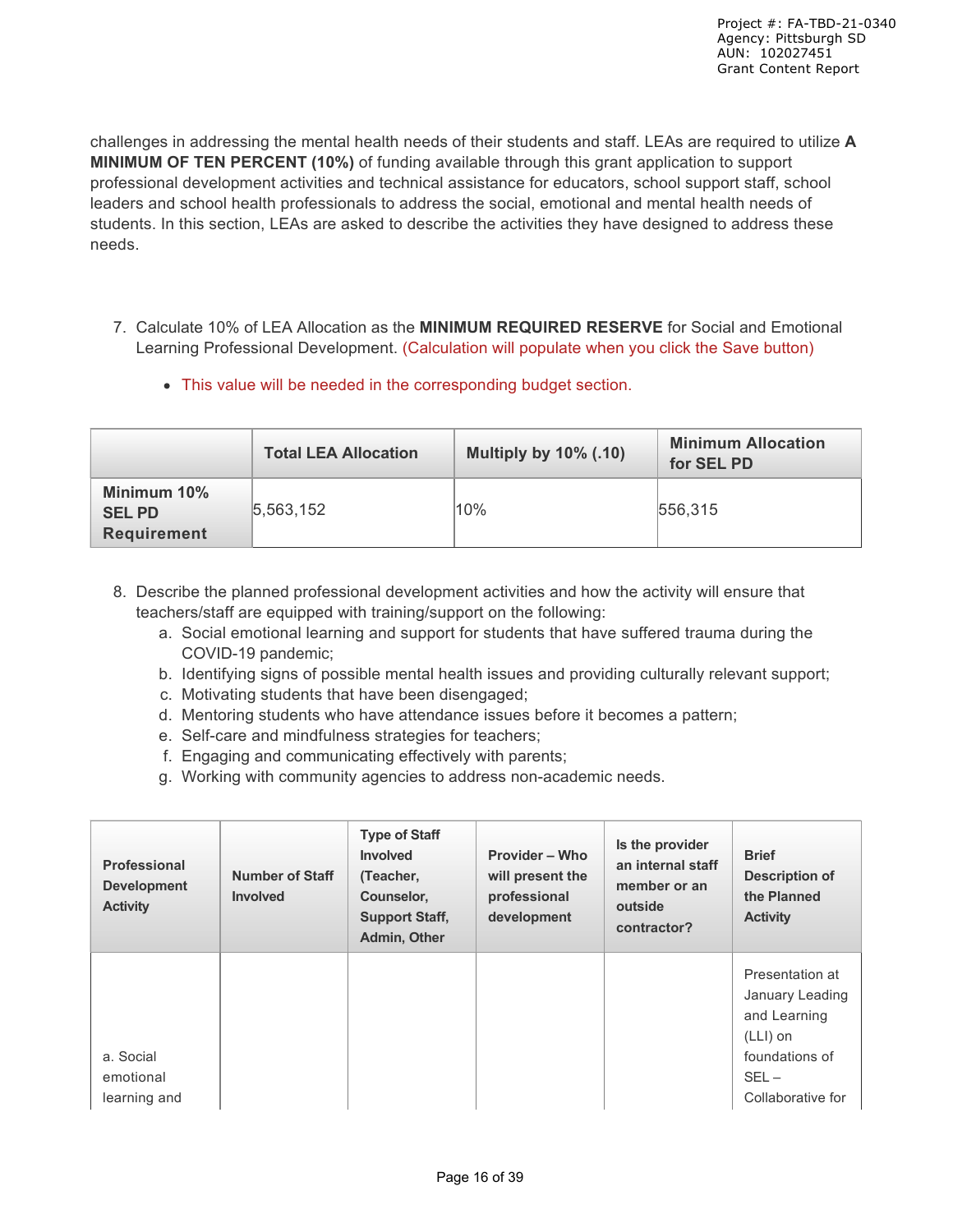| Professional<br><b>Development</b><br><b>Activity</b>                                                                                 | <b>Number of Staff</b><br><b>Involved</b> | <b>Type of Staff</b><br>Involved<br>(Teacher,<br>Counselor,<br><b>Support Staff,</b><br>Admin, Other | Provider - Who<br>will present the<br>professional<br>development                                                          | Is the provider<br>an internal staff<br>member or an<br>outside<br>contractor? | <b>Brief</b><br><b>Description of</b><br>the Planned<br><b>Activity</b>                                                                                                                                                                                                                                                                                            |
|---------------------------------------------------------------------------------------------------------------------------------------|-------------------------------------------|------------------------------------------------------------------------------------------------------|----------------------------------------------------------------------------------------------------------------------------|--------------------------------------------------------------------------------|--------------------------------------------------------------------------------------------------------------------------------------------------------------------------------------------------------------------------------------------------------------------------------------------------------------------------------------------------------------------|
| support for<br>students that<br>have suffered<br>trauma during<br>the COVID-19<br>pandemic;                                           | 101                                       | Admin                                                                                                | <b>Student Support</b><br><b>Services</b>                                                                                  | <b>Internal Staff</b>                                                          | Academic,<br>Social and<br>Emotional<br>Learning<br>(CASEL) wheel<br>& competencies;<br>implementation<br>via reThink Ed<br>with ties to<br>Panorama data.                                                                                                                                                                                                         |
| a. Social<br>emotional<br>learning and<br>support for<br>students that<br>have suffered<br>trauma during<br>the COVID-19<br>pandemic; | 2,000                                     | Teacher                                                                                              | <b>Student Support</b><br><b>Services</b>                                                                                  | Internal Staff                                                                 | Asynchronous<br>PD covering<br>same topics as<br>above (this PD<br>will also include<br>Counselors and<br>Support staff).                                                                                                                                                                                                                                          |
| b. Identifying<br>signs of<br>possible mental<br>health issues<br>and providing<br>culturally<br>relevant support;                    | 500                                       | Teacher                                                                                              | Training<br>originates from<br>the National<br>Council for Well<br>Being but the<br>specific<br>presenter is<br><b>TBD</b> |                                                                                | 1 day training<br>focused on how<br>to help an<br>adolescent (age<br>12-18) who is<br>experiencing<br>mental health or<br>addictions<br>challenge or is<br>in crisis. Follow<br>this link to learn<br>more:<br>https://www.men<br>talhealthfirstaid.<br>org/population-<br>focused-<br>modules/youth/(t<br>his PD will also<br>include support<br>staff, Admin and |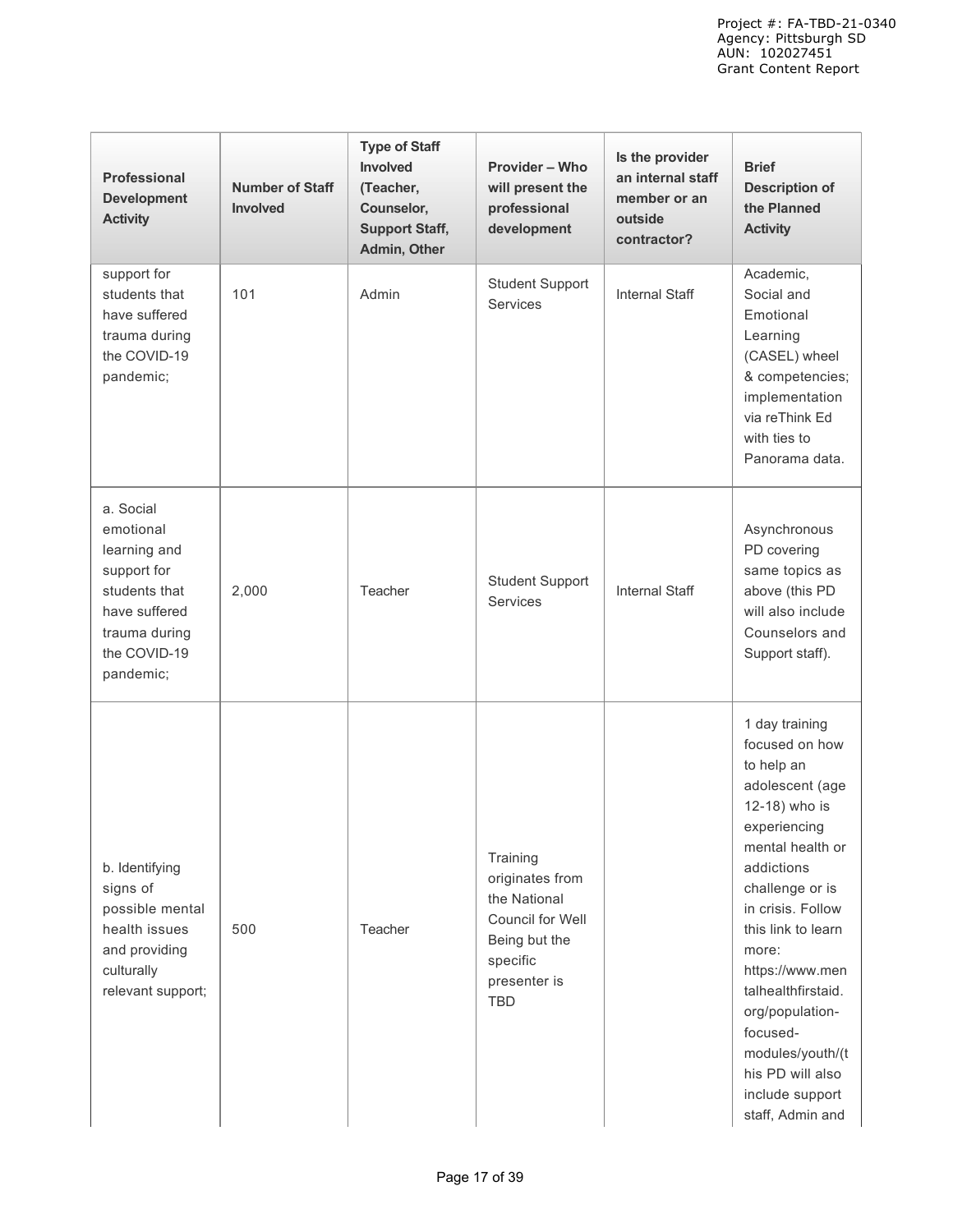| <b>Professional</b><br><b>Development</b><br><b>Activity</b> | <b>Number of Staff</b><br><b>Involved</b> | <b>Type of Staff</b><br><b>Involved</b><br>(Teacher,<br>Counselor,<br><b>Support Staff,</b><br>Admin, Other | <b>Provider – Who</b><br>will present the<br>professional<br>development | Is the provider<br>an internal staff<br>member or an<br>outside<br>contractor? | <b>Brief</b><br><b>Description of</b><br>the Planned<br><b>Activity</b> |
|--------------------------------------------------------------|-------------------------------------------|-------------------------------------------------------------------------------------------------------------|--------------------------------------------------------------------------|--------------------------------------------------------------------------------|-------------------------------------------------------------------------|
|                                                              |                                           |                                                                                                             |                                                                          |                                                                                | Other staff).                                                           |

9. How will the LEA assess the success of the SEL professional development? Please identify the tool, frequency of use, and expected results.

| <b>Tool Used to Evaluate</b><br><b>Success</b> | <b>Frequency of Use</b>                       | <b>Expected Results</b>                                                                                                                                                                                                                                   |
|------------------------------------------------|-----------------------------------------------|-----------------------------------------------------------------------------------------------------------------------------------------------------------------------------------------------------------------------------------------------------------|
| <b>Professional Development</b><br>Survey      | Upon completion of the training               | At least 80% of the staff who<br>complete the SEL training will<br>indicate that the training was<br>helpful and that they will use it<br>in their daily activities.                                                                                      |
| <b>Professional Development</b><br>Survey      | Enrollment and upon completion<br>of training | 90% of the schools will ensure<br>school leadership (principal,<br>assistant principal, social<br>worker, school counselor)<br>participate in the SEL training<br>for school admins within the first<br>year of the initial provision of<br>the training. |

### **Section 3c - Reading Improvement for Students:**

LEA allocations in Reading improvement should be used to increase the best practice in the implementation of research-based reading instruction and acceleration. As schools are planning the most effective use for this 8% set aside for reading instruction and acceleration, they should contemplate the use of structured literacy (also known as Science of Literacy) to develop reading instruction and remediation. Please reference the Structured Literacy framework to assist in developing this plan LINK NEEDED

LEAs are required to utilize **A MINIMUM of EIGHT PERCENT (8%)** of their ARP-ESSER allocation for research-based reading instruction. In this section, describe the course of action to remediate and improve reading gaps through research-based practices.

10. Calculate 8% of LEA Allocation as the **MINIMUM REQUIRED RESERVE** for Reading Improvement for Students. (Calculation will populate when you click the Save button)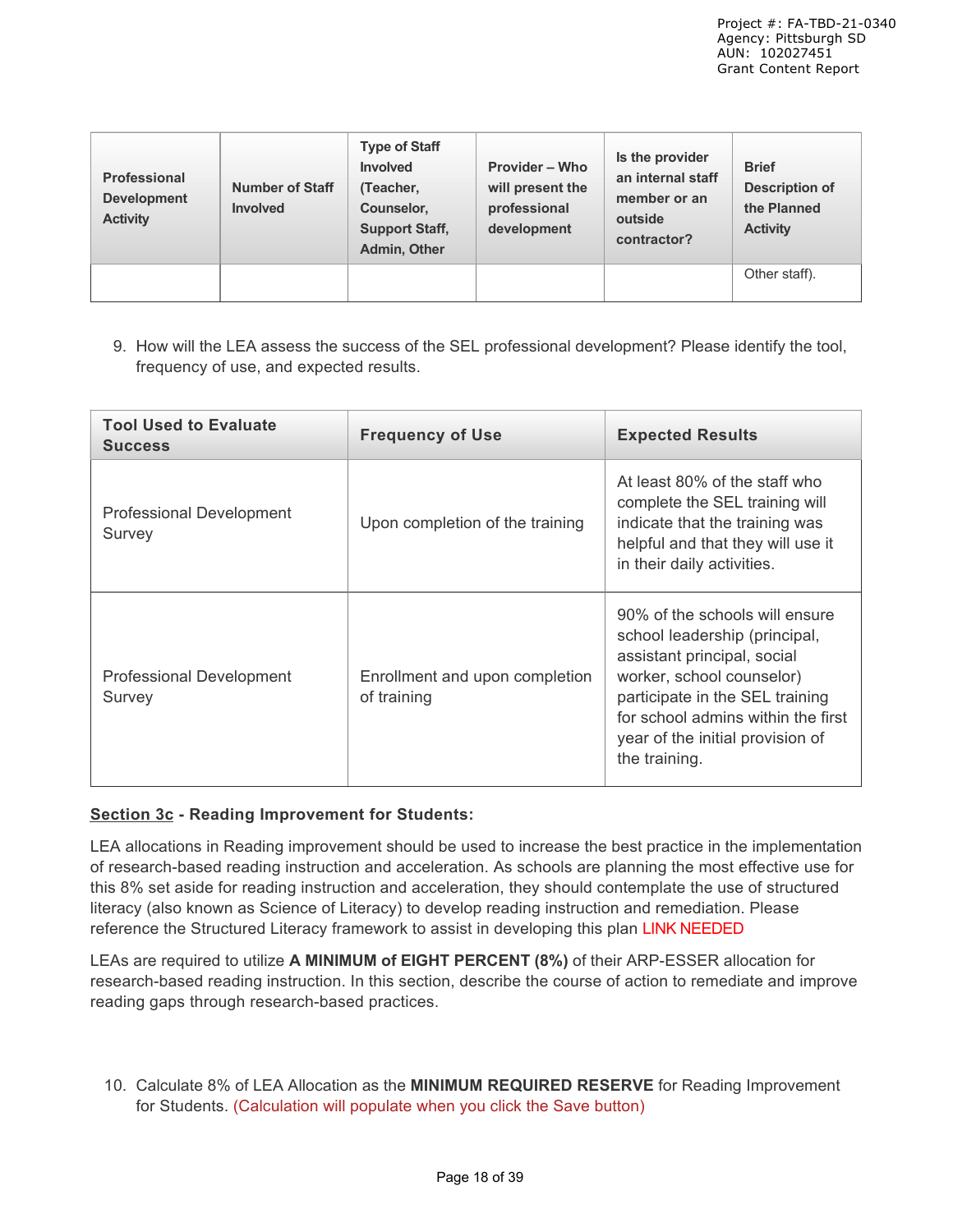This value will be needed in the corresponding budget section.

|                                                            | <b>Total LEA Allocation</b> | Multiply by 8% (.08) | <b>Minimum Allocation</b><br>for Reading<br>Improvement |
|------------------------------------------------------------|-----------------------------|----------------------|---------------------------------------------------------|
| Minimum 8%<br>Reading<br>Improvement<br><b>Requirement</b> | 5,563,152                   | 8%                   | 445,052                                                 |

11. What local assessments were used to determine the need to address learning loss in the area of reading? For which specific groups of students was this need evidenced? What were the findings?

The district provided NWEA MAP data to the state to examine the overall learning loss and lag using the PVAAS data systems. Additionally, the district leveraged the Regional Educational Laboratory (REL) to augment the analysis capacity of the district in examining student performance in relation to NWEA MAP data, student attendance, and usage of online systems. The preliminary REL analyses demonstrate that students in the district have a lag in learning compared to the national average for growth in all grade levels. The PVAAS analyses of the NWEA results have not yet been returned to the district.

12. Does your data indicate that at-risk readers are making at least a year's worth of growth or more in one school year? \*Please consider both state PVAAS data and local assessment data

No

Please explain:

There is insufficient data to make this determination. The PVAAS does not provide one year's growth information, it provides a projection of what a student should do if they were to continue their trajectory of prior assessment results (which if they have a shallow growth trajectory may never rise to the level of "one year's growth"). It provides what an individual student's year of growth should be, but it does not provide a "gold" standard for what one year's growth is, nor does it indicate if the trajectory for a student is above or below that "gold" standard. The district began using the NWEA the year that the pandemic occurred, so we do not have sufficient data to make a statement about student performance over a full year. The District does have some initial information that will assist in identifying students that need support and short-term performance, but nothing across an entire "normal" year. The district provided NWEA MAP data to the state to examine the overall learning loss and lag using the PVAAS data systems. Additionally, the district leveraged the Regional Educational Laboratory (REL) to augment the analysis capacity of the district in examining student performance in relation to NWEA MAP data, student attendance, and usage of online systems. The preliminary REL analyses demonstrate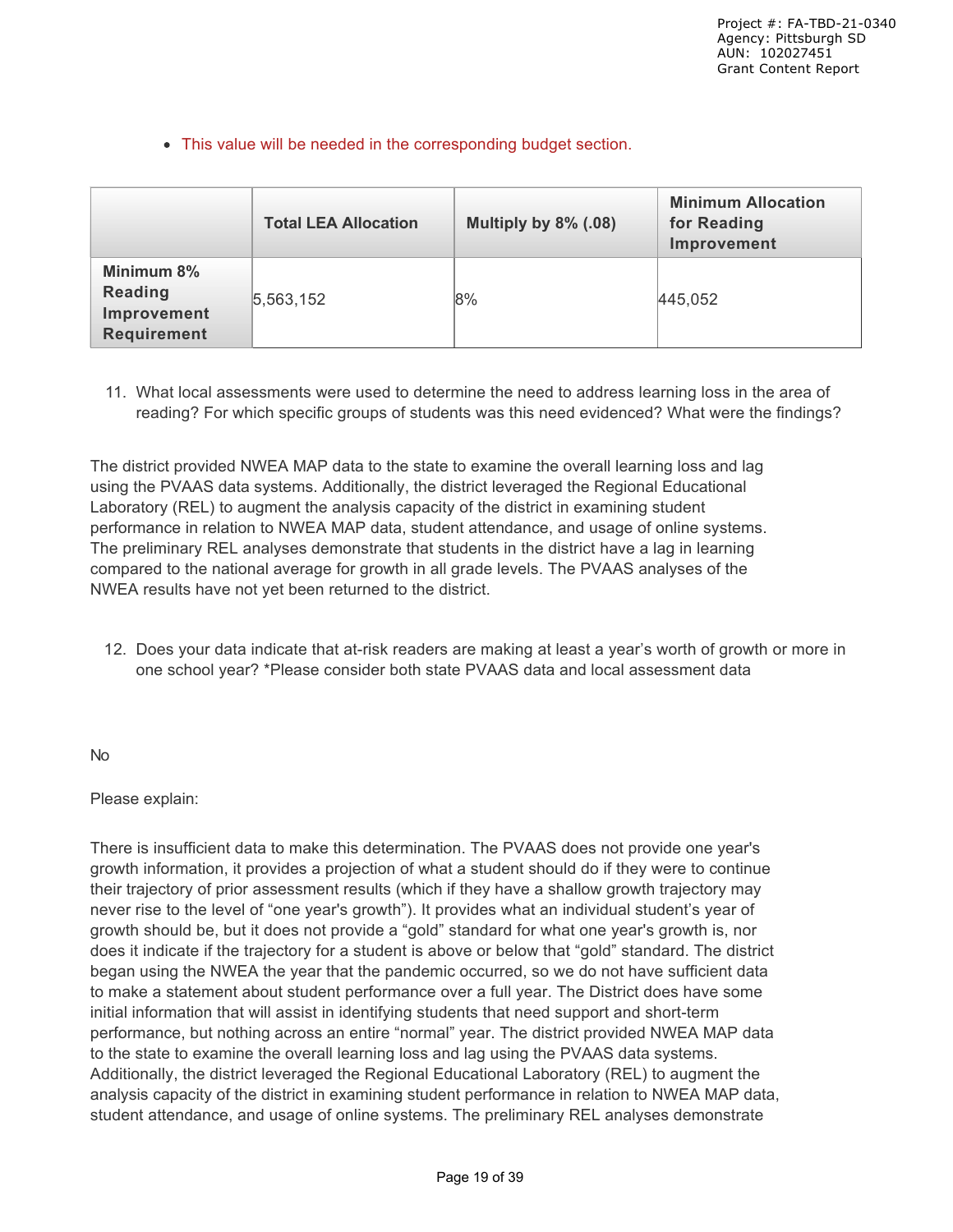that students in the district have a lag in learning compared to the national average for growth in all grade levels. The PVAAS analyses of the NWEA results have not yet been returned to the district.

13. Has the LEA used structured literacy and/or provided training for K-4, ESL, and Special Education teachers in structured literacy?

### Yes

If so, please identify the training, grade level, and number of teachers involved.

| <b>Training</b>            | <b>Grade Level / ESL / Special</b><br><b>Education</b> | <b>Number of Teachers Trained</b> |
|----------------------------|--------------------------------------------------------|-----------------------------------|
| <b>Reading Horizons</b>    | K-12, ESL, Special Education                           | 542                               |
| <b>Structured Literacy</b> | $K-5$                                                  | 323                               |

14. Describe the evidence-based instructional intervention(s) that address the identified needs of students most disproportionately impacted.

| Intervention                                                                | <b>Student Group</b>                     | <b>Number of Students</b><br><b>Receiving</b><br><b>Intervention</b> | <b>Brief Description of</b><br><b>Intervention</b>                                                         |
|-----------------------------------------------------------------------------|------------------------------------------|----------------------------------------------------------------------|------------------------------------------------------------------------------------------------------------|
| Reading Horizons,<br><b>Discovery Professional</b><br>Development for Staff | Major Racial and<br><b>Ethnic Groups</b> | 434                                                                  | Staff PD on explicit<br>phonics curriculum for<br>students in need of<br>decoding skills in<br>grades K-3. |
| Reading Horizons,<br><b>Discovery Professional</b><br>Development for Staff | Children from Low-<br>Income Families    | 147                                                                  | Staff PD on explicit<br>phonics curriculum for<br>students in need of<br>decoding skills in<br>grades K-3. |
| Reading Horizons,<br>Discovery Professional<br>Development for Staff        | Children with<br><b>Disabilities</b>     | 150                                                                  | Staff PD on explicit<br>phonics curriculum for<br>students in need of<br>decoding skills in<br>grades K-3. |
|                                                                             |                                          |                                                                      |                                                                                                            |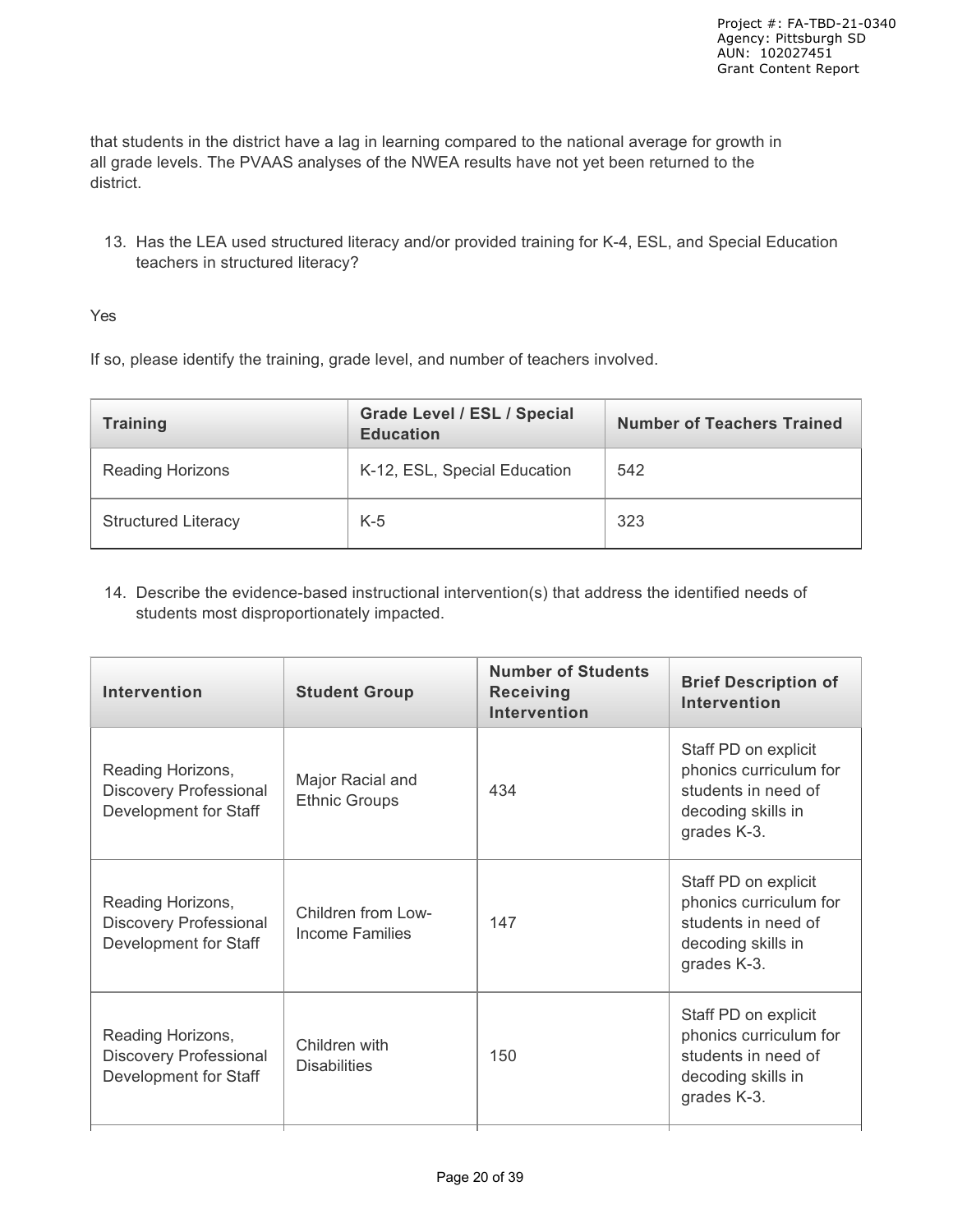| Intervention                                                                | <b>Student Group</b>                         | <b>Number of Students</b><br><b>Receiving</b><br><b>Intervention</b> | <b>Brief Description of</b><br>Intervention                                                                                           |
|-----------------------------------------------------------------------------|----------------------------------------------|----------------------------------------------------------------------|---------------------------------------------------------------------------------------------------------------------------------------|
| Reading Horizons,<br><b>Discovery Professional</b><br>Development for Staff | <b>English Learners</b>                      | 100                                                                  | Staff PD on explicit<br>phonics curriculum for<br>students in need of<br>decoding skills in<br>grades K-3.                            |
| Reading Horizons,<br><b>Discovery Professional</b><br>Development for Staff | <b>Students Experiencing</b><br>Homelessness | 18                                                                   | Staff PD on explicit<br>phonics curriculum for<br>students in need of<br>decoding skills in<br>grades K-3.                            |
| Reading Horizons,<br><b>Discovery Professional</b><br>Development for Staff | Youth in Foster Care                         | 11                                                                   | Staff PD on explicit<br>phonics curriculum for<br>students in need of<br>decoding skills in<br>grades K-3.                            |
| Reading Horizons,<br><b>Elevate Professional</b><br>Development for staff   | Major Racial and<br><b>Ethnic Groups</b>     | 250                                                                  | Staff PD on explicit<br>phonics curriculum for<br>students in need of<br>support with decoding<br>and fluency skills in<br>grades 4+. |
| Reading Horizons,<br><b>Elevate Professional</b><br>Development for staff   | Children from Low-<br><b>Income Families</b> | 300                                                                  | Staff PD on explicit<br>phonics curriculum for<br>students in need of<br>support with decoding<br>and fluency skills in<br>grades 4+. |
| Reading Horizons,<br><b>Elevate Professional</b><br>Development for staff   | Children with<br><b>Disabilities</b>         | 145                                                                  | Staff PD on explicit<br>phonics curriculum for<br>students in need of<br>support with decoding<br>and fluency skills in<br>grades 4+. |
|                                                                             |                                              |                                                                      | Staff PD on explicit                                                                                                                  |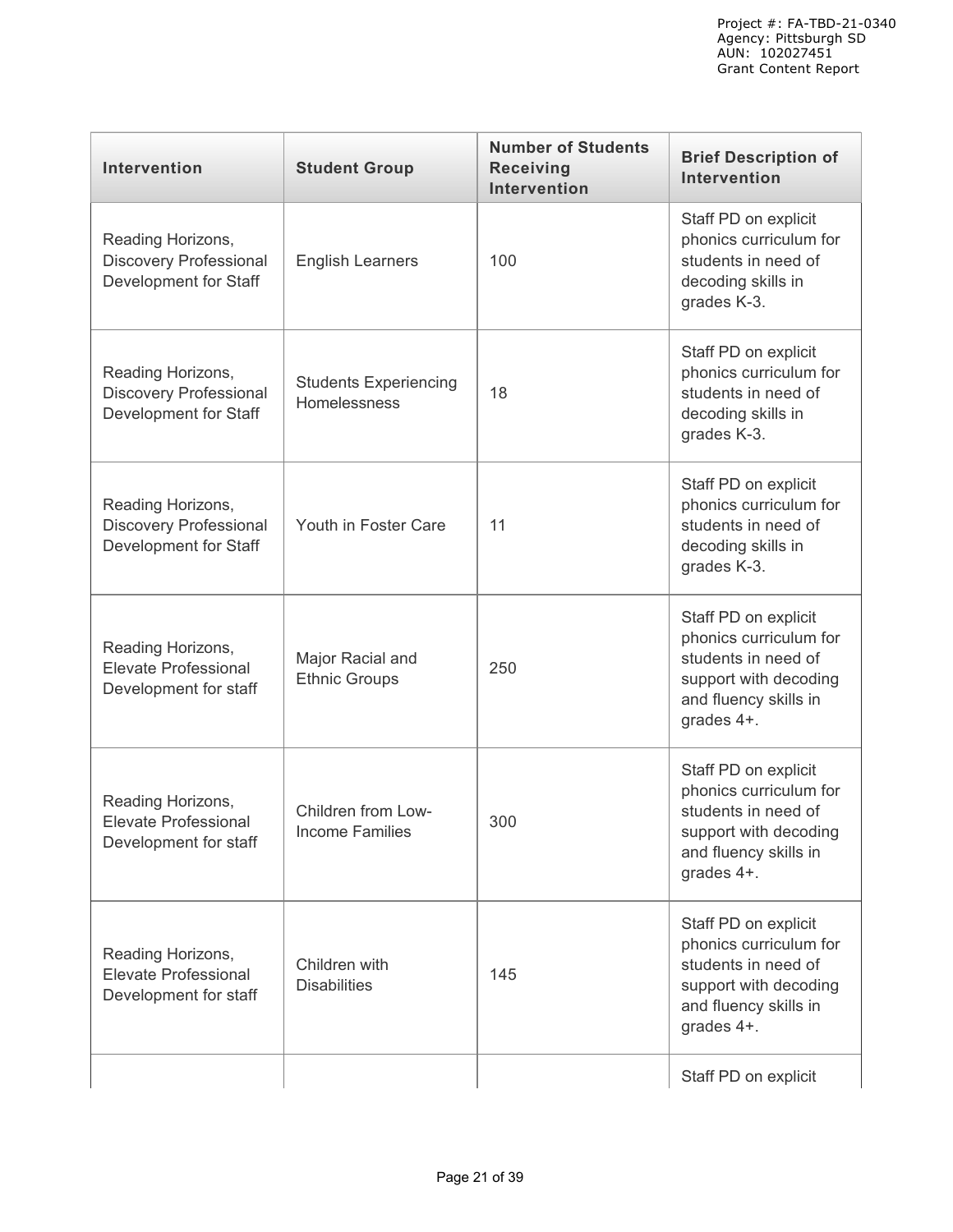| Intervention                                                       | <b>Student Group</b>                         | <b>Number of Students</b><br><b>Receiving</b><br><b>Intervention</b> | <b>Brief Description of</b><br>Intervention                                                                                           |
|--------------------------------------------------------------------|----------------------------------------------|----------------------------------------------------------------------|---------------------------------------------------------------------------------------------------------------------------------------|
| Reading Horizons,<br>Elevate Professional<br>Development for staff | <b>English Learners</b>                      | 5                                                                    | phonics curriculum for<br>students in need of<br>support with decoding<br>and fluency skills in<br>grades 4+.                         |
| Reading Horizons,<br>Elevate Professional<br>Development for staff | <b>Students Experiencing</b><br>Homelessness | 18                                                                   | Staff PD on explicit<br>phonics curriculum for<br>students in need of<br>support with decoding<br>and fluency skills in<br>grades 4+. |

15. How will the LEA assess the success of the literacy program? Please identify the tool, frequency of use, and expected results.

| <b>Tool Used to Evaluate</b><br><b>Success</b> | <b>Frequency of Use</b>         | <b>Expected Results</b>                                                                                                                                                                                                                                                         |
|------------------------------------------------|---------------------------------|---------------------------------------------------------------------------------------------------------------------------------------------------------------------------------------------------------------------------------------------------------------------------------|
| Professional development<br>survey completion  | After completion of training    | 80% of participants will indicate<br>that they will use the information<br>that they learned in their<br>instruction.                                                                                                                                                           |
| NWEA MAP (K-12) ELA                            | 3 times per year                | At least 75% of the students<br>who are in classes for the<br>instructional staff who indicate<br>they will use the training in their<br>instructional practice, will<br>demonstrate growth at a greater<br>rate than their expected RIT<br>score improvement.                  |
| PSSA ELA assessment                            | Lagging indicator once per year | The aggregate proficiency for<br>the PSSA ELA assessment for<br>those instructional staff who<br>indicate that they will use the<br>information that they learned in<br>their instruction will improve at a<br>single year's rate based on the<br>state approved accountability |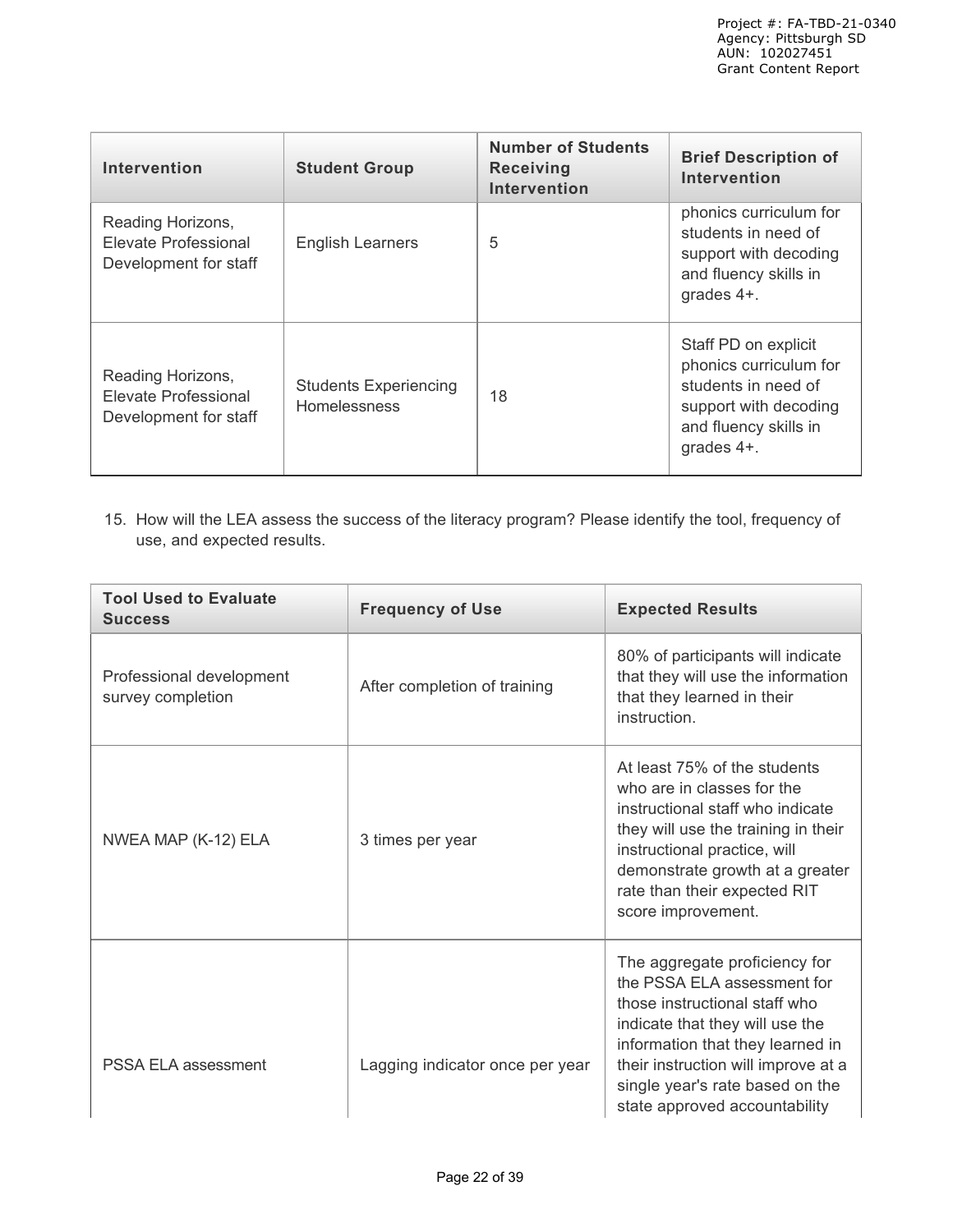| <b>Tool Used to Evaluate</b><br><b>Success</b> | <b>Frequency of Use</b>                                                 | <b>Expected Results</b>                                                                                                                                                                                                                                                                                                                                                                                                     |
|------------------------------------------------|-------------------------------------------------------------------------|-----------------------------------------------------------------------------------------------------------------------------------------------------------------------------------------------------------------------------------------------------------------------------------------------------------------------------------------------------------------------------------------------------------------------------|
|                                                |                                                                         | formula using the 2018-19 rate<br>as the base. $ELA/Lit - 2.1%$<br>point increase to 51.4%                                                                                                                                                                                                                                                                                                                                  |
| <b>NWEA MAP</b>                                | 3 times per year                                                        | 80% of the students who are in<br>classes of the instructional staff<br>who indicate they will use the<br>training in their instructional<br>practice, will demonstrate<br>greater increases in their<br>national percentile rank in ELA<br>and Math compared to students<br>who are in classes with staff<br>who do not indicate that they will<br>use the information they<br>learned in their instructional<br>practice. |
| NWEA, AIR, CEPR results<br>(Math)              | 2-3 times per year for programs<br>with usage/attendance<br>information | National partnership to examine<br>impacts of programs based on<br>participation and NWEA MAP<br>results. This will provide an<br>analysis for programs with<br>usage / attendance information<br>and NWEA test results.                                                                                                                                                                                                    |
| <b>DIBELS</b>                                  | 2-3 times per year for students<br>in specific interventions            | 80% of students who are in<br>classes of the instructional staff<br>who indicate they will use the<br>training in their instructional<br>practice with DIBELs results will<br>demonstrate improvement in<br>associated subtest category<br>and overall score.                                                                                                                                                               |

**Section 3d - Other Learning Loss Activities:** LEAs are permitted to utilize the remainder of their allocation **t**o support and/or supplement additional efforts being implemented to combat learning loss caused by the COVID-19 pandemic. Please use this section to describe those efforts.

\*This value can be **UP TO 52%** of the total allocation, if minimum values were used for other reserves.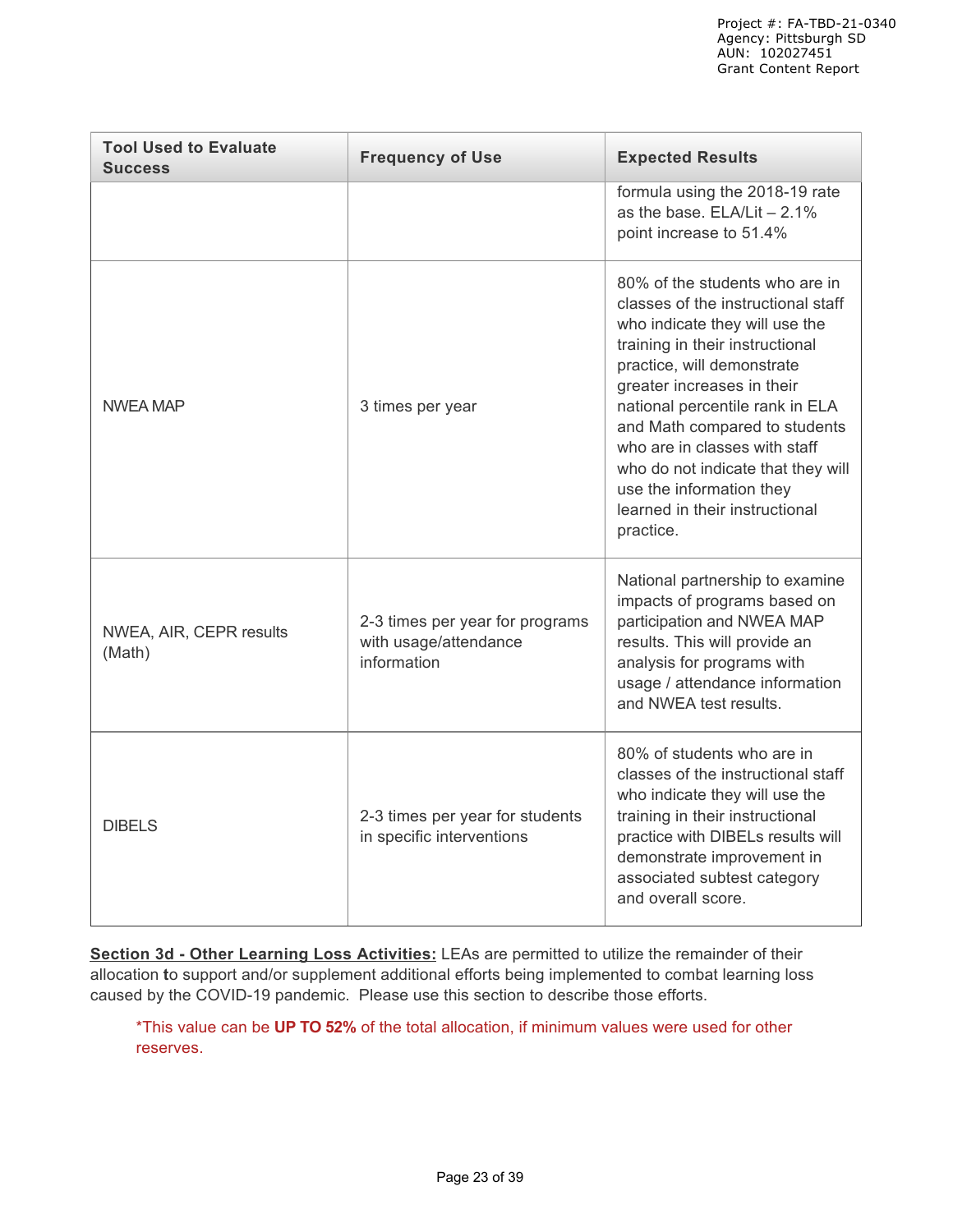16. Calculate 52% of the remaining LEA Allocation **AS A MAXIMUM** amount to fund Other Learning Loss Activities. (Calculation will populate when you click the Save button)

|                                                        | <b>Total LEA Allocation</b> | <b>Multiply by 52% (.52)</b> | <b>Maximum Allocation</b><br>for Other Learning<br><b>Loss Activities</b> |
|--------------------------------------------------------|-----------------------------|------------------------------|---------------------------------------------------------------------------|
| 52% Other<br><b>Learning Loss</b><br><b>Activities</b> | 5,563,152                   | 52%                          | 2,892,839                                                                 |

17. Describe the evidence-based instructional intervention(s) that address the identified needs of students most disproportionately impacted.

| <b>Intervention</b>                                                                                                                                                        | <b>Student Group</b>                     | <b>Number of Students</b><br><b>Receiving</b><br><b>Intervention</b> | <b>Brief Description of</b><br><b>Intervention</b>                                                                                                                                                                                                                                                                                                                                                                                            |
|----------------------------------------------------------------------------------------------------------------------------------------------------------------------------|------------------------------------------|----------------------------------------------------------------------|-----------------------------------------------------------------------------------------------------------------------------------------------------------------------------------------------------------------------------------------------------------------------------------------------------------------------------------------------------------------------------------------------------------------------------------------------|
| Purchase core<br>instructional materials<br>that are at grade-level<br>and reflect current<br>State or National<br>Standards with<br>appropriate scaffolds<br>and supports | Major Racial and<br><b>Ethnic Groups</b> | 19,159                                                               | Core instructional<br>materials for the<br>following content areas<br>and grade levels:<br>science (9-12), social<br>studies (PreK-12),<br><b>Health and Physical</b><br>Education (K-12),<br><b>Advanced Courses</b><br>and Enrichment (3-12),<br><b>CTE and Career</b><br>Middle School (6-12),<br>World Languages:<br>Chinese, French, and<br>Spanish (K-12), PreK<br>(Previous adoption was<br>discontinued<br>December 2020), and<br>Art |
|                                                                                                                                                                            |                                          |                                                                      | Core instructional<br>materials for the<br>following content areas<br>and grade levels:<br>science (9-12), social                                                                                                                                                                                                                                                                                                                             |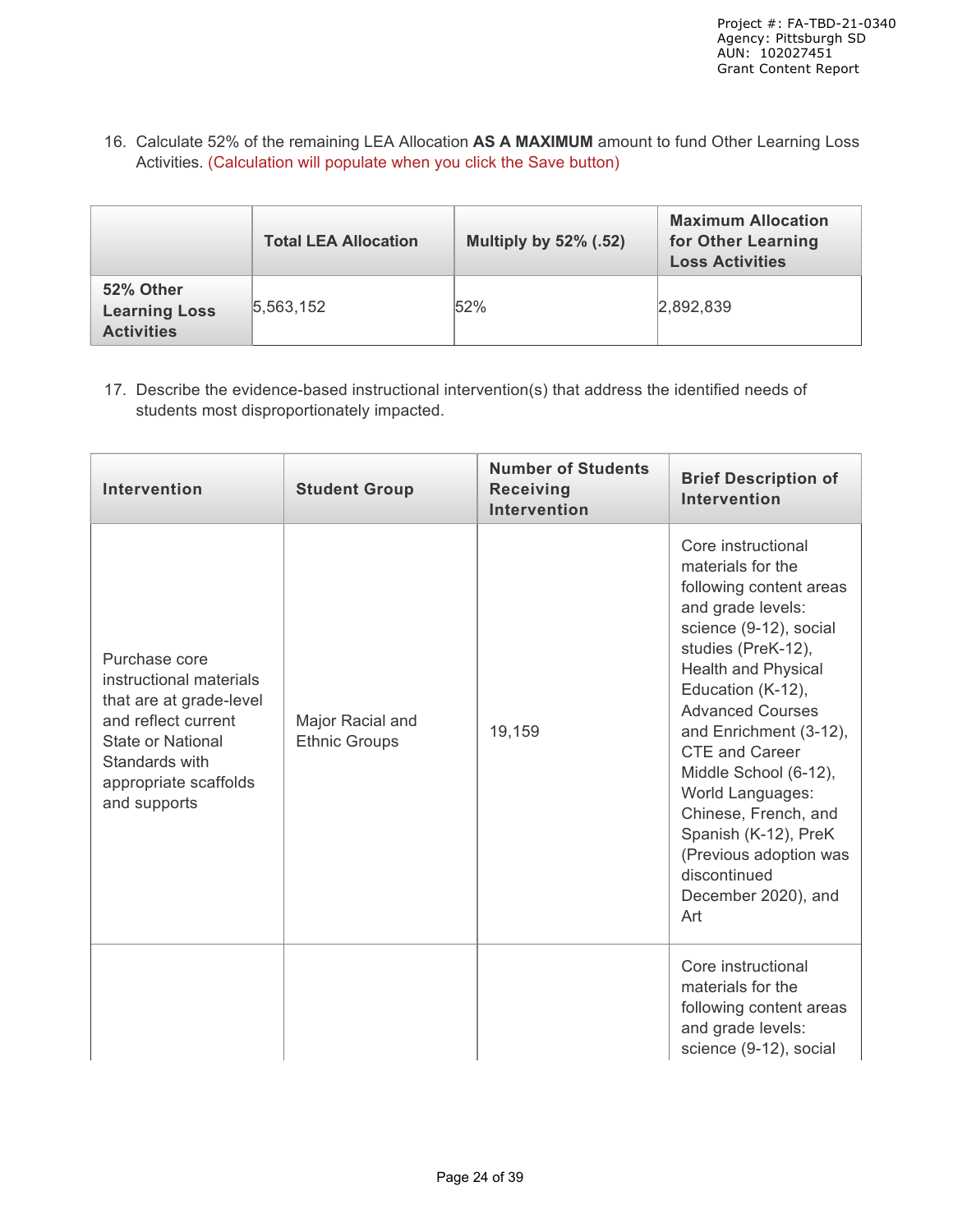| Intervention                                                                                                                                                                      | <b>Student Group</b>                         | <b>Number of Students</b><br><b>Receiving</b><br><b>Intervention</b> | <b>Brief Description of</b><br><b>Intervention</b>                                                                                                                                                                                                                                                                                                                                                                                     |
|-----------------------------------------------------------------------------------------------------------------------------------------------------------------------------------|----------------------------------------------|----------------------------------------------------------------------|----------------------------------------------------------------------------------------------------------------------------------------------------------------------------------------------------------------------------------------------------------------------------------------------------------------------------------------------------------------------------------------------------------------------------------------|
| Purchase core<br>instructional materials<br>that are at grade-level<br>and reflect current<br><b>State or National</b><br>Standards with<br>appropriate scaffolds<br>and supports | Children from Low-<br><b>Income Families</b> | 19,159                                                               | studies (PreK-12),<br>Health and Physical<br>Education (K-12),<br><b>Advanced Courses</b><br>and Enrichment (3-12),<br><b>CTE</b> and Career<br>Middle School (6-12),<br>World Languages:<br>Chinese, French, and<br>Spanish (K-12), PreK<br>(Previous adoption was<br>discontinued<br>December 2020), and<br>Art                                                                                                                      |
| Purchase core<br>instructional materials<br>that are at grade-level<br>and reflect current<br><b>State or National</b><br>Standards with<br>appropriate scaffolds<br>and supports | Children with<br><b>Disabilities</b>         | 4,074                                                                | Core instructional<br>materials for the<br>following content areas<br>and grade levels:<br>science (9-12), social<br>studies (PreK-12),<br>Health and Physical<br>Education (K-12),<br><b>Advanced Courses</b><br>and Enrichment (3-12),<br><b>CTE and Career</b><br>Middle School (6-12),<br>World Languages:<br>Chinese, French, and<br>Spanish (K-12), PreK<br>(Previous adoption was<br>discontinued<br>December 2020), and<br>Art |
|                                                                                                                                                                                   |                                              |                                                                      | Core instructional<br>materials for the<br>following content areas<br>and grade levels:<br>science (9-12), social                                                                                                                                                                                                                                                                                                                      |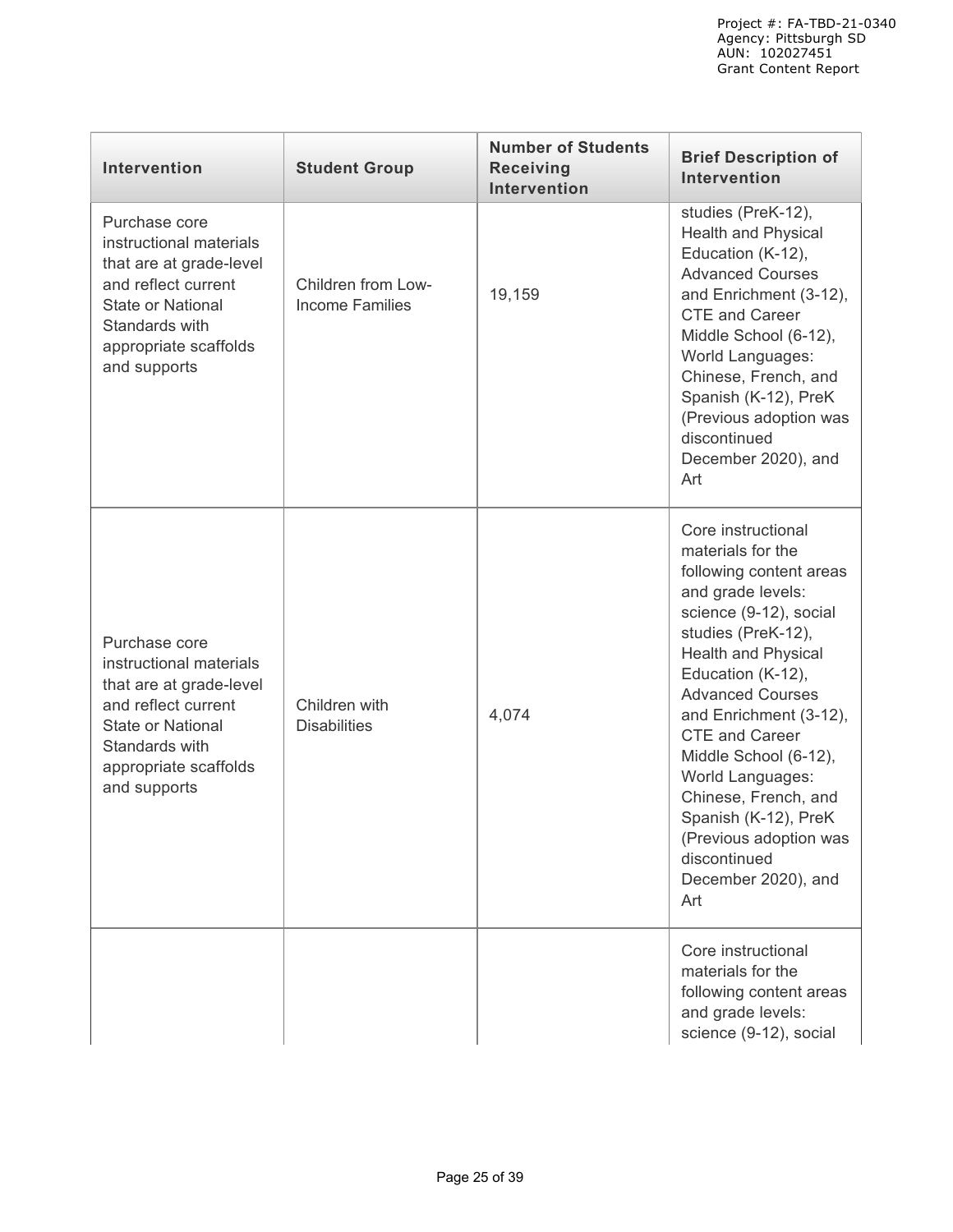| Intervention                                                                                                                                                                      | <b>Student Group</b>    | <b>Number of Students</b><br><b>Receiving</b><br><b>Intervention</b> | <b>Brief Description of</b><br><b>Intervention</b>                                                                                                                                                                                                                                                                                                                                                                                     |
|-----------------------------------------------------------------------------------------------------------------------------------------------------------------------------------|-------------------------|----------------------------------------------------------------------|----------------------------------------------------------------------------------------------------------------------------------------------------------------------------------------------------------------------------------------------------------------------------------------------------------------------------------------------------------------------------------------------------------------------------------------|
| Purchase core<br>instructional materials<br>that are at grade-level<br>and reflect current<br><b>State or National</b><br>Standards with<br>appropriate scaffolds<br>and supports | <b>English Learners</b> | 1,023                                                                | studies (PreK-12),<br>Health and Physical<br>Education (K-12),<br><b>Advanced Courses</b><br>and Enrichment (3-12),<br><b>CTE and Career</b><br>Middle School (6-12),<br>World Languages:<br>Chinese, French, and<br>Spanish (K-12), PreK<br>(Previous adoption was<br>discontinued<br>December 2020), and<br>Art                                                                                                                      |
| Purchase core<br>instructional materials<br>that are at grade-level<br>and reflect current<br><b>State or National</b><br>Standards with<br>appropriate scaffolds<br>and supports | Gender                  | 19,159                                                               | Core instructional<br>materials for the<br>following content areas<br>and grade levels:<br>science (9-12), social<br>studies (PreK-12),<br>Health and Physical<br>Education (K-12),<br><b>Advanced Courses</b><br>and Enrichment (3-12),<br><b>CTE</b> and Career<br>Middle School (6-12),<br>World Languages:<br>Chinese, French, and<br>Spanish (K-12), PreK<br>(Previous adoption was<br>discontinued<br>December 2020), and<br>Art |
|                                                                                                                                                                                   |                         |                                                                      | Core instructional<br>materials for the<br>following content areas<br>and grade levels:<br>science (9-12), social                                                                                                                                                                                                                                                                                                                      |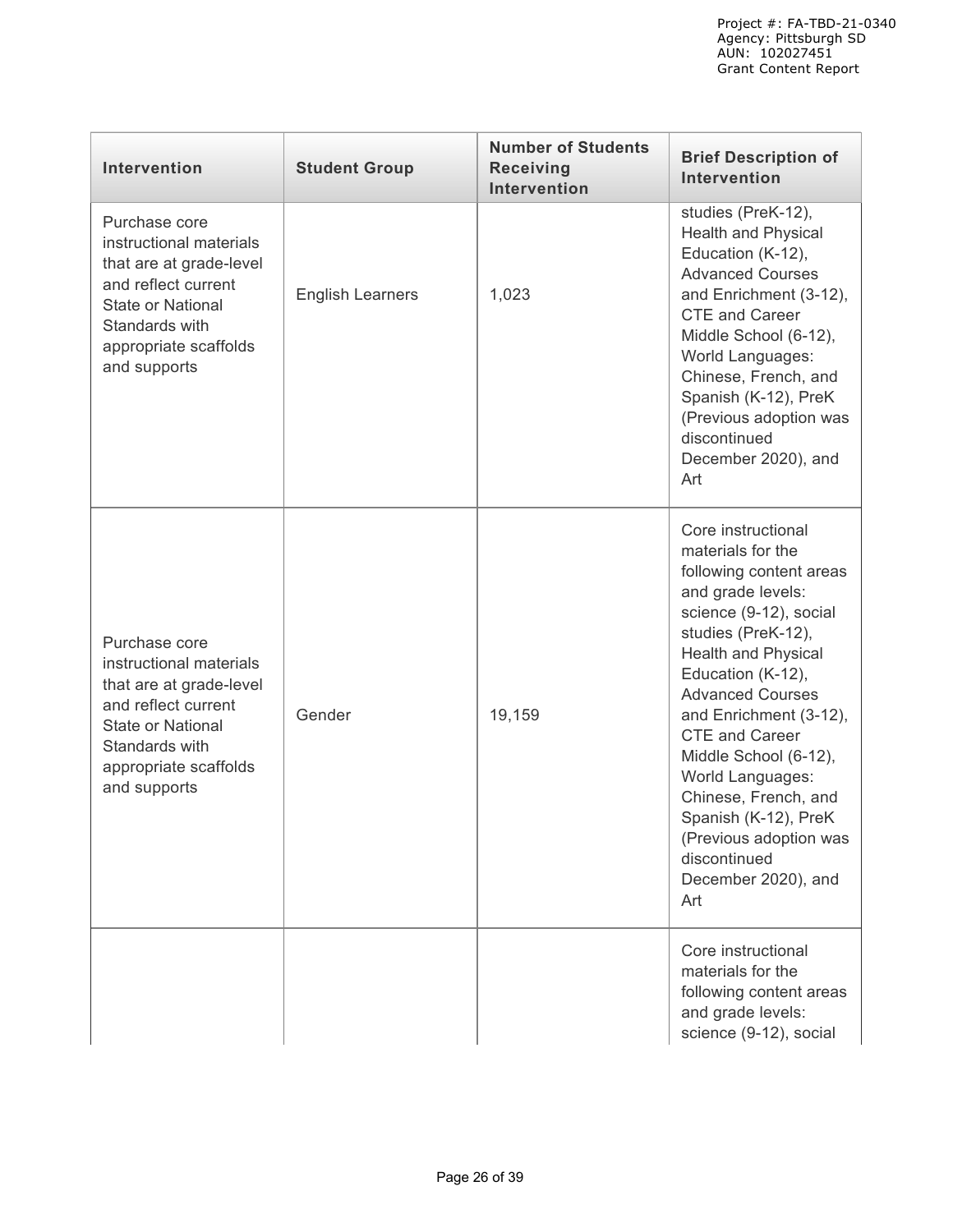| <b>Intervention</b>                                                                                                                                                               | <b>Student Group</b>                                | <b>Number of Students</b><br><b>Receiving</b><br>Intervention | <b>Brief Description of</b><br><b>Intervention</b>                                                                                                                                                                                                                                                                                                                                                                                     |
|-----------------------------------------------------------------------------------------------------------------------------------------------------------------------------------|-----------------------------------------------------|---------------------------------------------------------------|----------------------------------------------------------------------------------------------------------------------------------------------------------------------------------------------------------------------------------------------------------------------------------------------------------------------------------------------------------------------------------------------------------------------------------------|
| Purchase core<br>instructional materials<br>that are at grade-level<br>and reflect current<br><b>State or National</b><br>Standards with<br>appropriate scaffolds<br>and supports | <b>Students Experiencing</b><br><b>Homelessness</b> | 287                                                           | studies (PreK-12),<br><b>Health and Physical</b><br>Education (K-12),<br><b>Advanced Courses</b><br>and Enrichment (3-12),<br><b>CTE</b> and Career<br>Middle School (6-12),<br>World Languages:<br>Chinese, French, and<br>Spanish (K-12), PreK<br>(Previous adoption was<br>discontinued<br>December 2020), and<br>Art                                                                                                               |
| Purchase core<br>instructional materials<br>that are at grade-level<br>and reflect current<br>State or National<br>Standards with<br>appropriate scaffolds<br>and supports        | Youth in Foster Care                                | 287                                                           | Core instructional<br>materials for the<br>following content areas<br>and grade levels:<br>science (9-12), social<br>studies (PreK-12),<br>Health and Physical<br>Education (K-12),<br><b>Advanced Courses</b><br>and Enrichment (3-12),<br><b>CTE</b> and Career<br>Middle School (6-12),<br>World Languages:<br>Chinese, French, and<br>Spanish (K-12), PreK<br>(Previous adoption was<br>discontinued<br>December 2020), and<br>Art |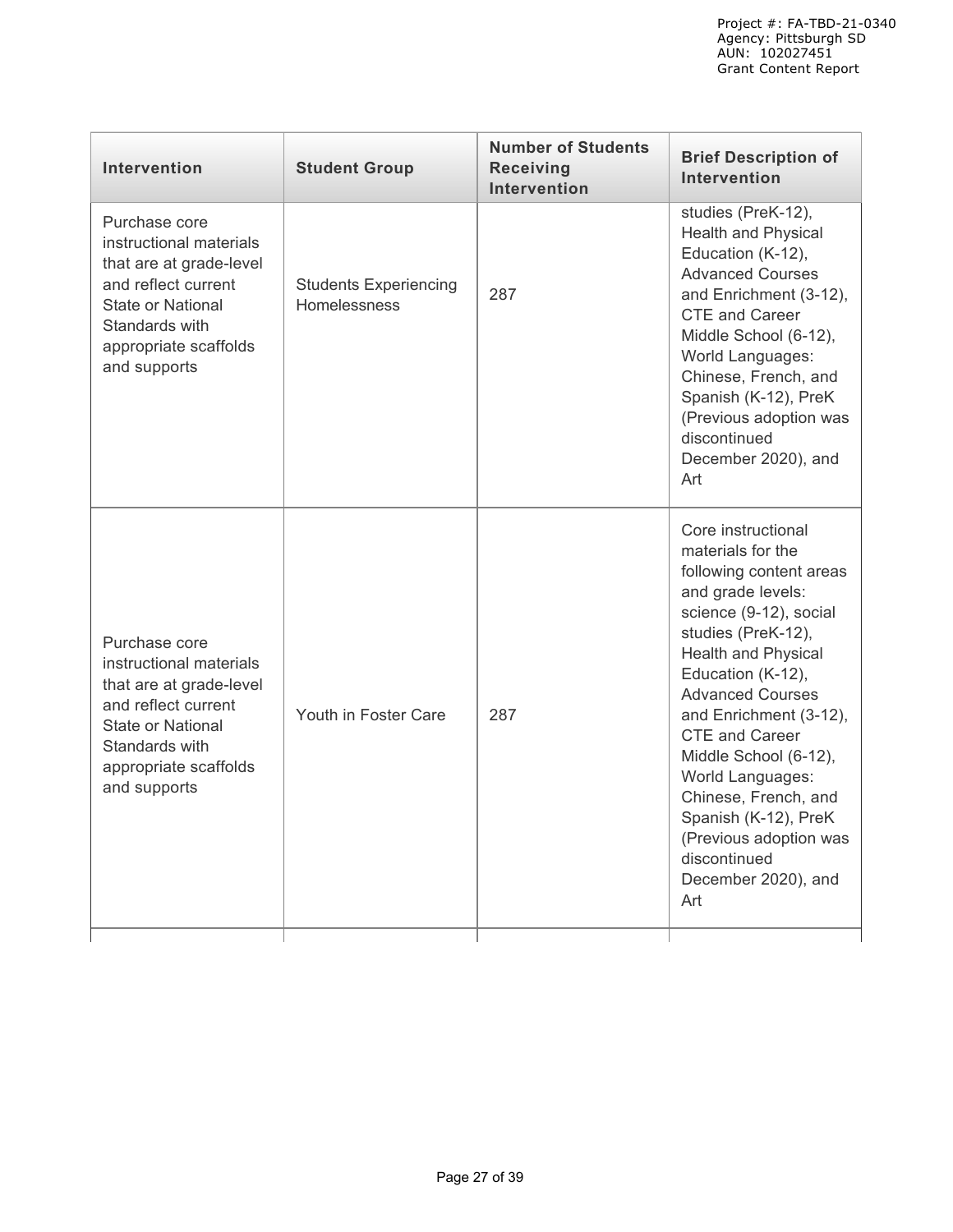| <b>Intervention</b>                                                                                                                                                                                                        | <b>Student Group</b>                 | <b>Number of Students</b><br><b>Receiving</b><br><b>Intervention</b> | <b>Brief Description of</b><br><b>Intervention</b>                                                                                                                                                                    |
|----------------------------------------------------------------------------------------------------------------------------------------------------------------------------------------------------------------------------|--------------------------------------|----------------------------------------------------------------------|-----------------------------------------------------------------------------------------------------------------------------------------------------------------------------------------------------------------------|
| Purchase core<br>instructional materials<br>to develop language<br>proficiency for English<br>Learners with<br>embedded intervention<br>and enrichment<br>lessons and activities<br>to further support<br>student learning | <b>English Learners</b>              | 75                                                                   | Core instructional<br>materials for ESL<br>courses $(6-12)$<br>specifically for students<br>scoring below a 2.0 in<br>language acquisition<br>as determined by WIDA<br>and less than three<br>years in a U.S. school. |
| Purchase core<br>instructional materials<br>for students receiving<br>alternate standards<br>and resources to<br>support learning<br>behaviors                                                                             | Children with<br><b>Disabilities</b> | 4,074                                                                | Core instructional<br>materials for students<br>receiving alternate<br>standards and various<br>resources to support<br>learning behaviors,<br>i.e., sensory rooms or<br>contracted services.                         |

18. How will the LEA assess the success of the learning loss activities? Please identify the tool, frequency of use, and expected results.

| <b>Tool Used to Evaluate</b><br><b>Success</b> | <b>Frequency of Use</b>         | <b>Expected Results</b>                                                                                                                                                                                                             |
|------------------------------------------------|---------------------------------|-------------------------------------------------------------------------------------------------------------------------------------------------------------------------------------------------------------------------------------|
| NWEA MAP (K-12) Math and<br>Science            | 3 times per year                | At least 75% of the students<br>who use the new curriculum<br>materials and are present for<br>80% of the days that the<br>curriculum is in place will<br>demonstrate growth at a greater<br>rate than their expected RIT<br>score. |
| PSSA (3-8) Math and Science                    | Lagging indicator once per year | The aggregate district<br>proficiency from the state Math<br>and Science related<br>assessments for students who<br>use the new curriculum<br>materials will improve at a single<br>year's rate based on the                        |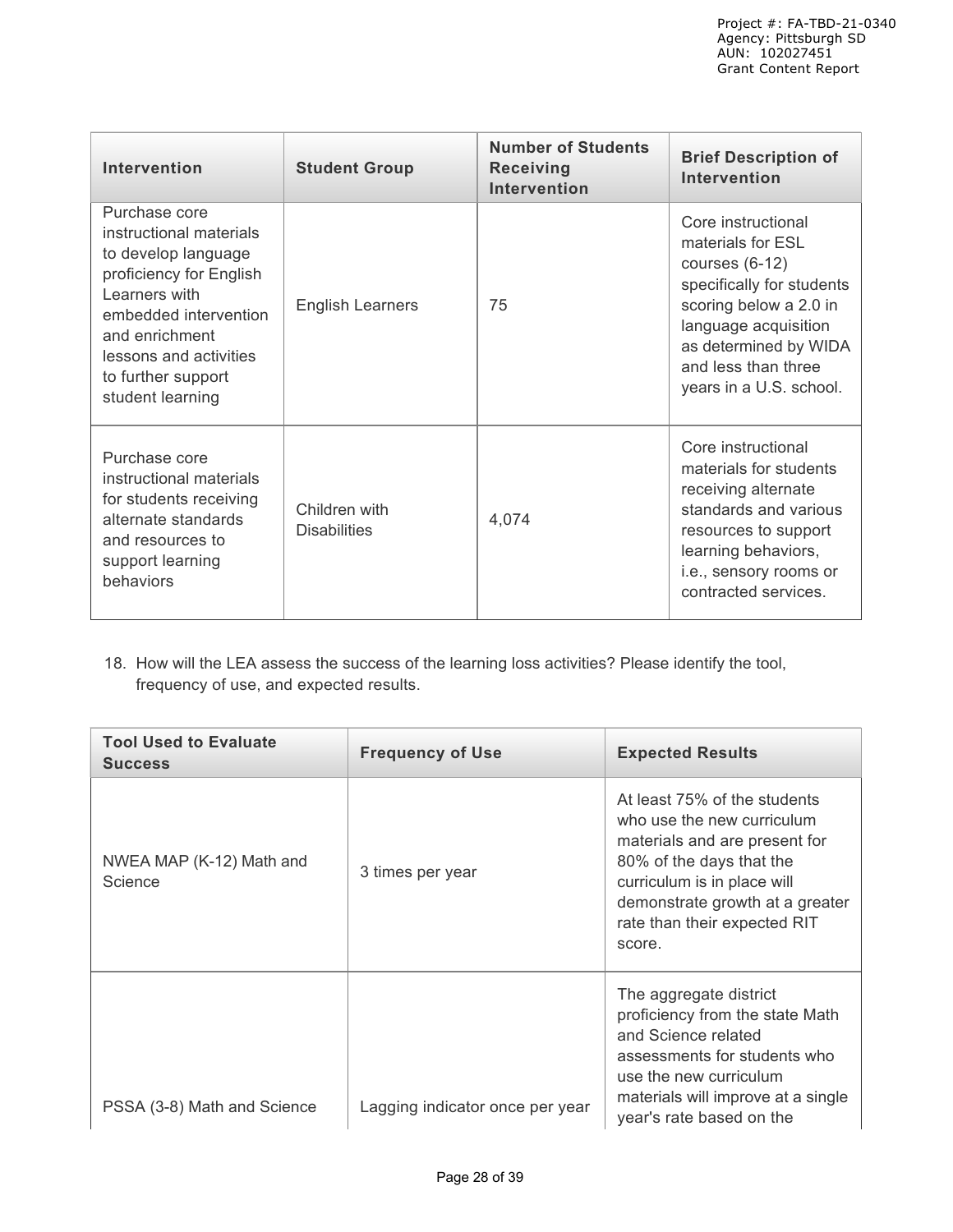| <b>Tool Used to Evaluate</b><br><b>Success</b> | <b>Frequency of Use</b>    | <b>Expected Results</b>                                                                                                                                                                                                 |
|------------------------------------------------|----------------------------|-------------------------------------------------------------------------------------------------------------------------------------------------------------------------------------------------------------------------|
|                                                |                            | approved state accountability<br>formula using the 2018-19 rate<br>as the base. Math $-2.8\%$ point<br>increase to 33.6% and Science<br>2.1% point increase to 49.5%.                                                   |
| NWEA MAP                                       | 3 times per year           | 80% of the students<br>participating in at least 80% of<br>the available program days, will<br>demonstrate greater increases<br>in their national percentile rank<br>in ELA and Math compared to<br>all other students. |
| IEP Learning Goals and 504<br><b>Plans</b>     | Quarterly 4 times per year | Progress on individual student<br>goals.                                                                                                                                                                                |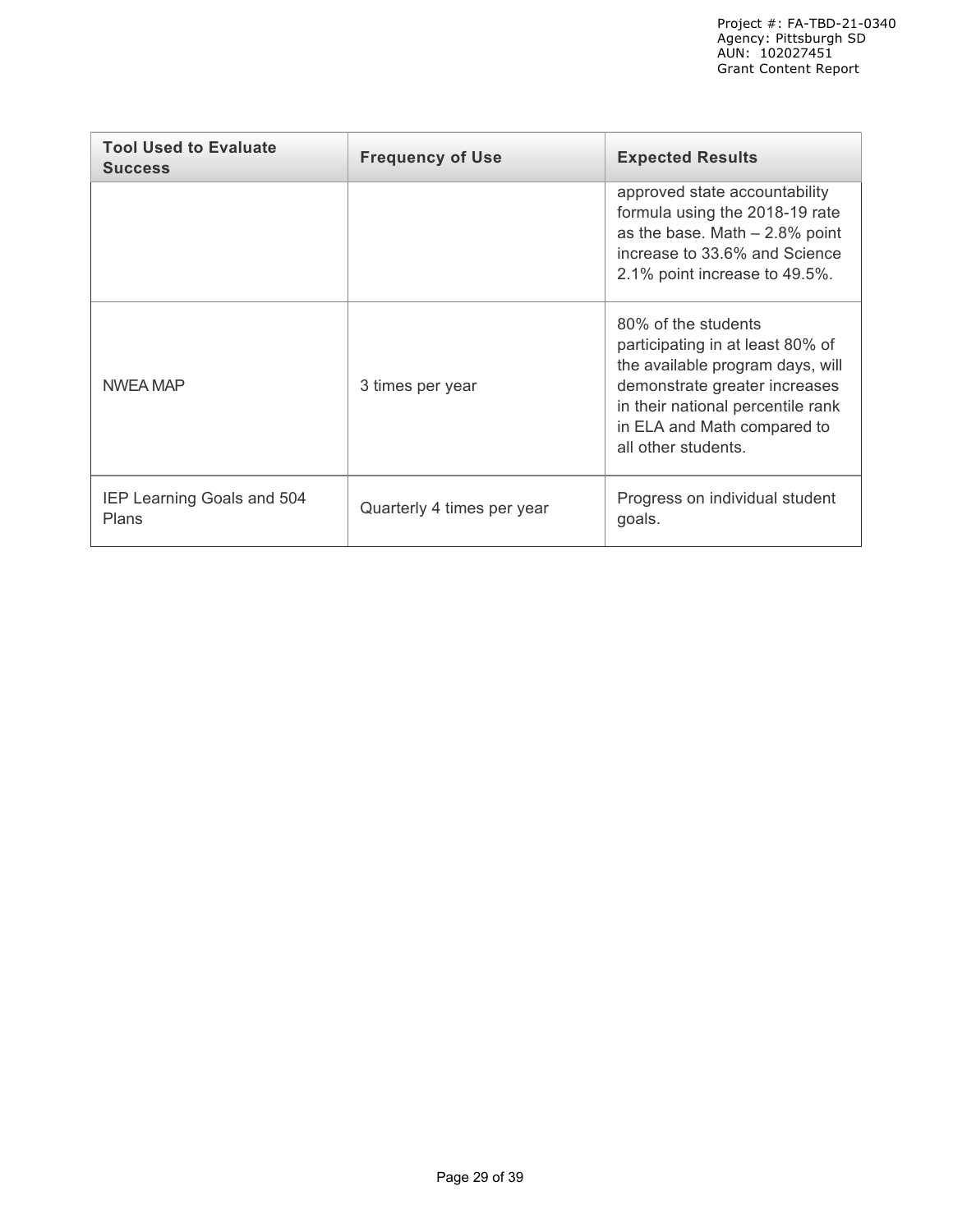## **Section: Budget - Social and Emotional Learning Budget**

Social and Emotional Learning Budget

# **Budget**

\$5,563,152.00 **Allocation** \$5,563,152.00

## **Budget Over(Under) Allocation**

\$0.00

Enter your calculated value for the 30% Social and Emotional Learning set aside requirement. (Round Up to the whole dollar)

1,668,946

Budget Summary

| <b>Function</b>                                                  | <b>Object</b>                                                    | <b>Amount</b> | <b>Description</b>                                                                                                            |
|------------------------------------------------------------------|------------------------------------------------------------------|---------------|-------------------------------------------------------------------------------------------------------------------------------|
| 2100 - SUPPORT<br>SERVICES-<br><b>STUDENTS</b>                   | 300 - Purchased<br>Professional and<br><b>Technical Services</b> | \$48,000.00   | American School<br><b>Counselor Association</b><br>(ASCA)Training -<br>Professional<br>Development -<br><b>Consultant Fee</b> |
| 2100 - SUPPORT<br>SERVICES-<br><b>STUDENTS</b>                   | 300 - Purchased<br>Professional and<br><b>Technical Services</b> | \$998,532.00  | Therapy Supports -<br>Social Worker<br>Certification / Licensing<br>Fee                                                       |
| 2100 - SUPPORT<br>SERVICES-<br><b>STUDENTS</b>                   | 100 - Salaries                                                   | \$51,315.00   | <b>Association of Black</b><br><b>Psychologists Training</b><br>- Staff Salaries                                              |
| 2100 - SUPPORT<br>SERVICES-<br>200 - Benefits<br><b>STUDENTS</b> |                                                                  | \$13,693.00   | Association of Black<br><b>Psychologists Training</b><br>- Mandatory Benefits<br>for Staff Salaries                           |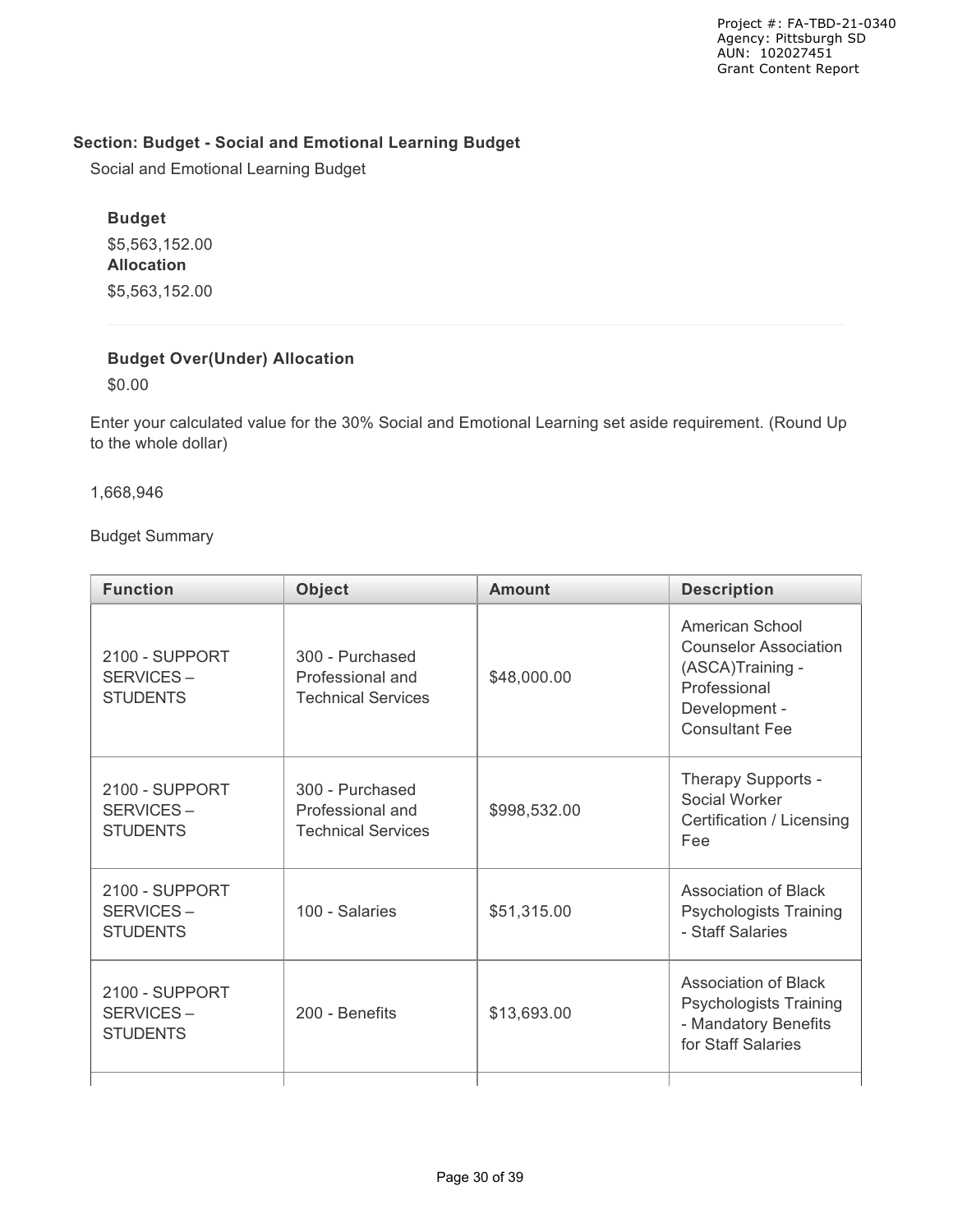| <b>Function</b>                                | <b>Object</b>                                                    | <b>Amount</b> | <b>Description</b>                                                                                      |  |
|------------------------------------------------|------------------------------------------------------------------|---------------|---------------------------------------------------------------------------------------------------------|--|
| 2200 - Staff Support<br><b>Services</b>        | 300 - Purchased<br>Professional and<br><b>Technical Services</b> | \$100,000.00  | Staff Well-being -<br><b>Consultant Fees</b>                                                            |  |
| 2400 - Health Support<br><b>Services</b>       | 100 - Salaries                                                   | \$54,000.00   | School Wellness -<br><b>Coordinator Stipends</b>                                                        |  |
| 2400 - Health Support<br><b>Services</b>       | 200 - Benefits                                                   | \$14,410.00   | School Wellness -<br>Mandatory Benefits for<br><b>Coordinator Stipends</b>                              |  |
| 2200 - Staff Support<br><b>Services</b>        | 100 - Salaries                                                   | \$60,600.00   | Integration and<br>Alignment - Curriculum<br><b>Writers' Salaries</b>                                   |  |
| 2200 - Staff Support<br><b>Services</b>        | 200 - Benefits                                                   | \$13,171.00   | Integration and<br>Alignment - Mandatory<br><b>Benefits for Curriculum</b><br><b>Writers' Salaries</b>  |  |
| 2100 - SUPPORT<br>SERVICES-<br><b>STUDENTS</b> | 100 - Salaries                                                   | \$162,000.00  | SAP Supports - School<br>Outreach - Staff<br>Salaries (\$1000/staff x<br>54 schools/staff x 3<br>years) |  |
| 2100 - SUPPORT<br>SERVICES-<br><b>STUDENTS</b> | 200 - Benefits                                                   |               | SAP Supports - School<br>Outreach - Mandatory<br><b>Benefits for Staff</b><br><b>Salaries</b>           |  |
| 2100 - SUPPORT<br>SERVICES-<br><b>STUDENTS</b> | 100 - Salaries                                                   |               | SAP Supports - School<br><b>Outreach Monitoring</b><br>Salaries (\$2,000 x 1<br>staff x 3 years)        |  |
| 2100 - SUPPORT<br>SERVICES-<br><b>STUDENTS</b> | 200 - Benefits                                                   | \$1,593.00    | SAP Supports - School<br>Outreach Benefits for<br><b>Monitoring Salaries</b>                            |  |
| 2100 - SUPPORT<br>SERVICES-                    | 300 - Purchased<br>Professional and                              | \$78,750.00   | SAP Supports - SAP<br>Training - Consultant<br>Fee (\$375 x 35 staff x                                  |  |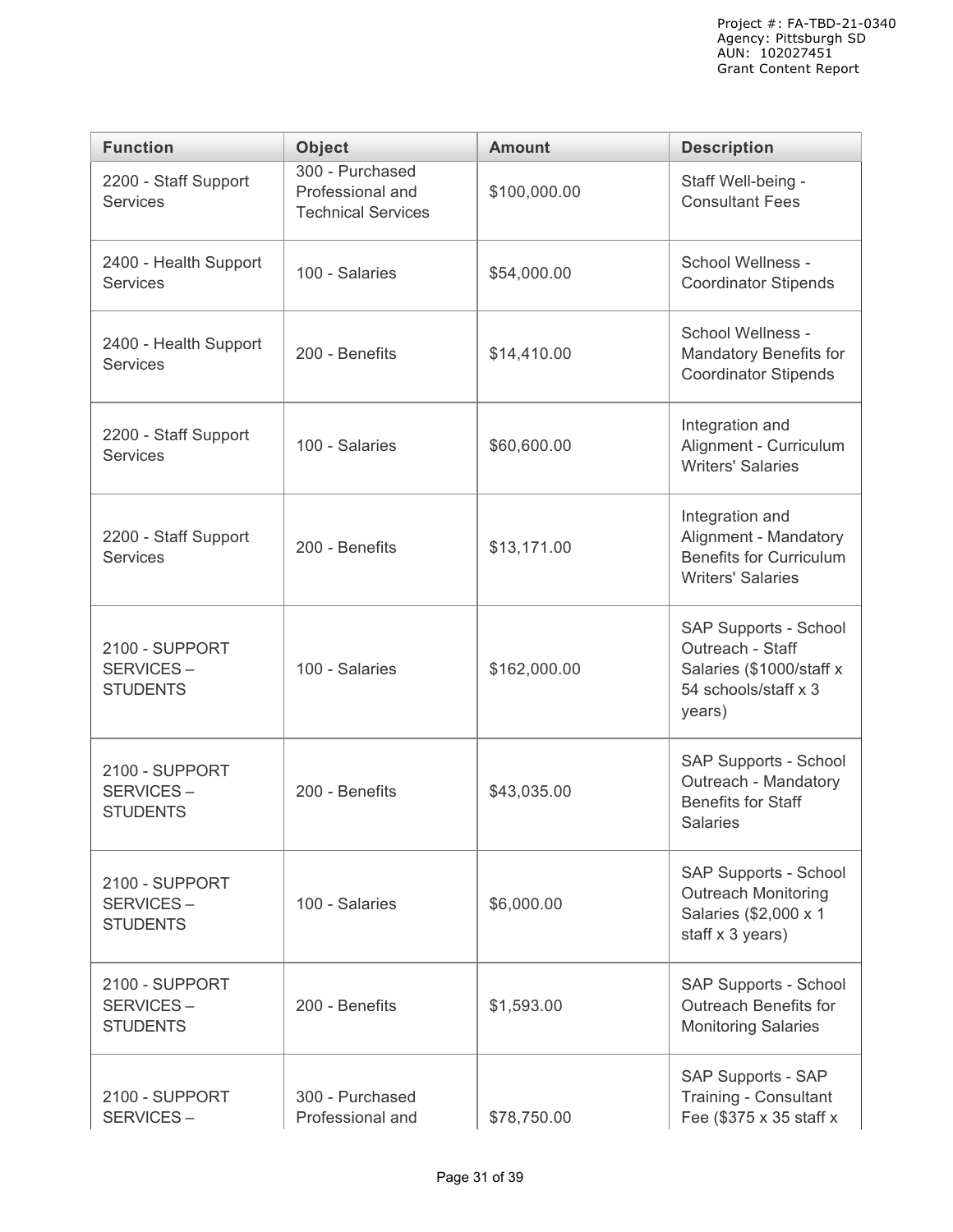| <b>Function</b>                                | <b>Object</b>             | <b>Amount</b>  | <b>Description</b>                                                                           |
|------------------------------------------------|---------------------------|----------------|----------------------------------------------------------------------------------------------|
| <b>STUDENTS</b>                                | <b>Technical Services</b> |                | 2 trainings/yr x 3<br>years)                                                                 |
| 2100 - SUPPORT<br>SERVICES-<br><b>STUDENTS</b> | 100 - Salaries            | \$18,900.00    | SAP Supports - SAP<br>Coordinator<br>Salaries(\$350 x 54<br>schools/staff)                   |
| 2100 - SUPPORT<br>SERVICES-<br><b>STUDENTS</b> | 200 - Benefits            | \$4,947.00     | SAP Supports -<br><b>Mandatory Benefits for</b><br><b>SAP Coordinator</b><br><b>Salaries</b> |
|                                                |                           | \$1,668,946.00 |                                                                                              |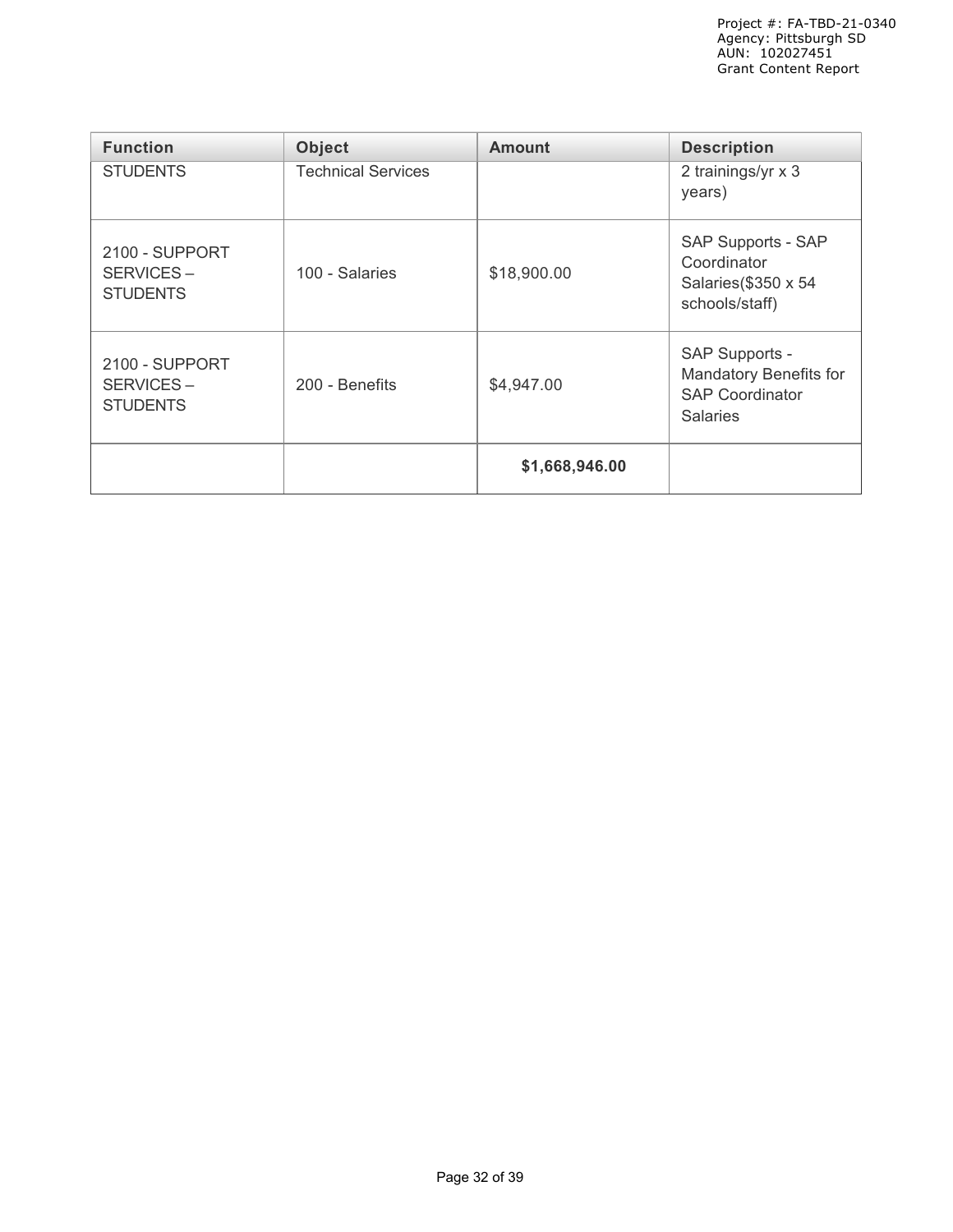## **Section: Budget - Social and Emotional Learning Professional Development Budget**

Social and Emotional Learning Professional Development Budget

# **Budget** \$5,563,152.00 **Allocation** \$5,563,152.00

## **Budget Over(Under) Allocation**

\$0.00

Enter your calculated value for the 10% Social and Emotional Learning Professional Development set aside requirement. (Round Up to the whole dollar)

556,315

Budget Summary

| <b>Function</b>                         | <b>Object</b>  | <b>Amount</b> | <b>Description</b>                                                   |  |
|-----------------------------------------|----------------|---------------|----------------------------------------------------------------------|--|
| 2200 - Staff Support<br><b>Services</b> | 100 - Salaries | \$439,132.00  | Teacher Academy -<br><b>Staff Salaries</b>                           |  |
| 2200 - Staff Support<br><b>Services</b> | 200 - Benefits | \$117,183.00  | Teacher Academy -<br>Mandatory Benefits for<br><b>Staff Salaries</b> |  |
|                                         |                | \$556,315.00  |                                                                      |  |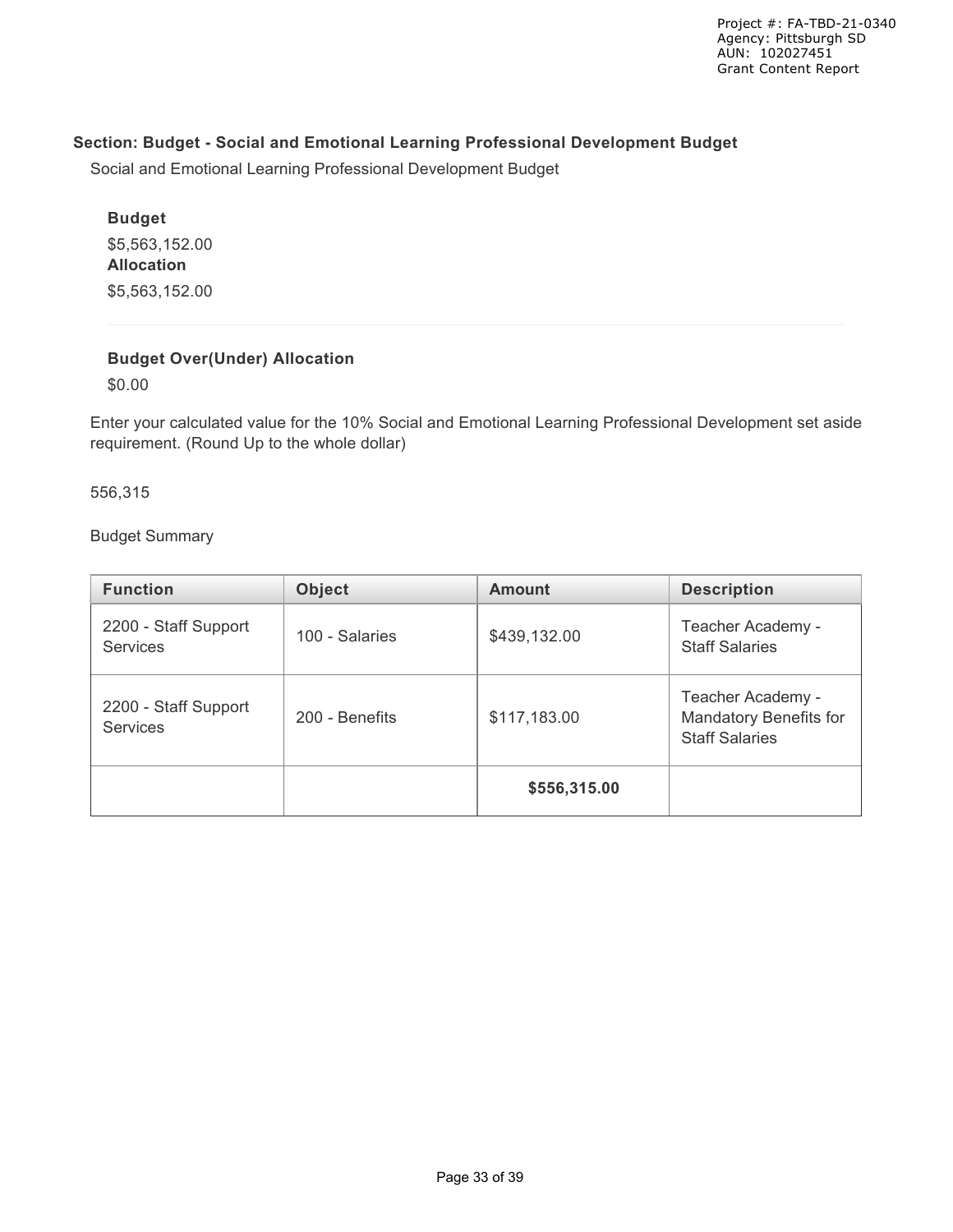### **Section: Budget - Reading Improvement Budget**

Reading Improvement Budget

## **Budget**

\$5,563,152.00 **Allocation** \$5,563,152.00

# **Budget Over(Under) Allocation**

\$0.00

Enter your calculated value for the 8% Reading Improvement set aside requirement. (Round Up to the whole dollar)

445,052

Budget Summary

| <b>Function</b>                         | <b>Object</b>  | <b>Amount</b> | <b>Description</b>                                                                 |
|-----------------------------------------|----------------|---------------|------------------------------------------------------------------------------------|
| 2200 - Staff Support<br><b>Services</b> | 100 - Salaries | \$351,306.00  | Professional<br>Development - Teacher<br><b>Salaries</b>                           |
| 2200 - Staff Support<br><b>Services</b> | 200 - Benefits |               | Professional<br>Development -<br>Mandatory Benefits for<br><b>Teacher Salaries</b> |
|                                         |                | \$445,052.00  |                                                                                    |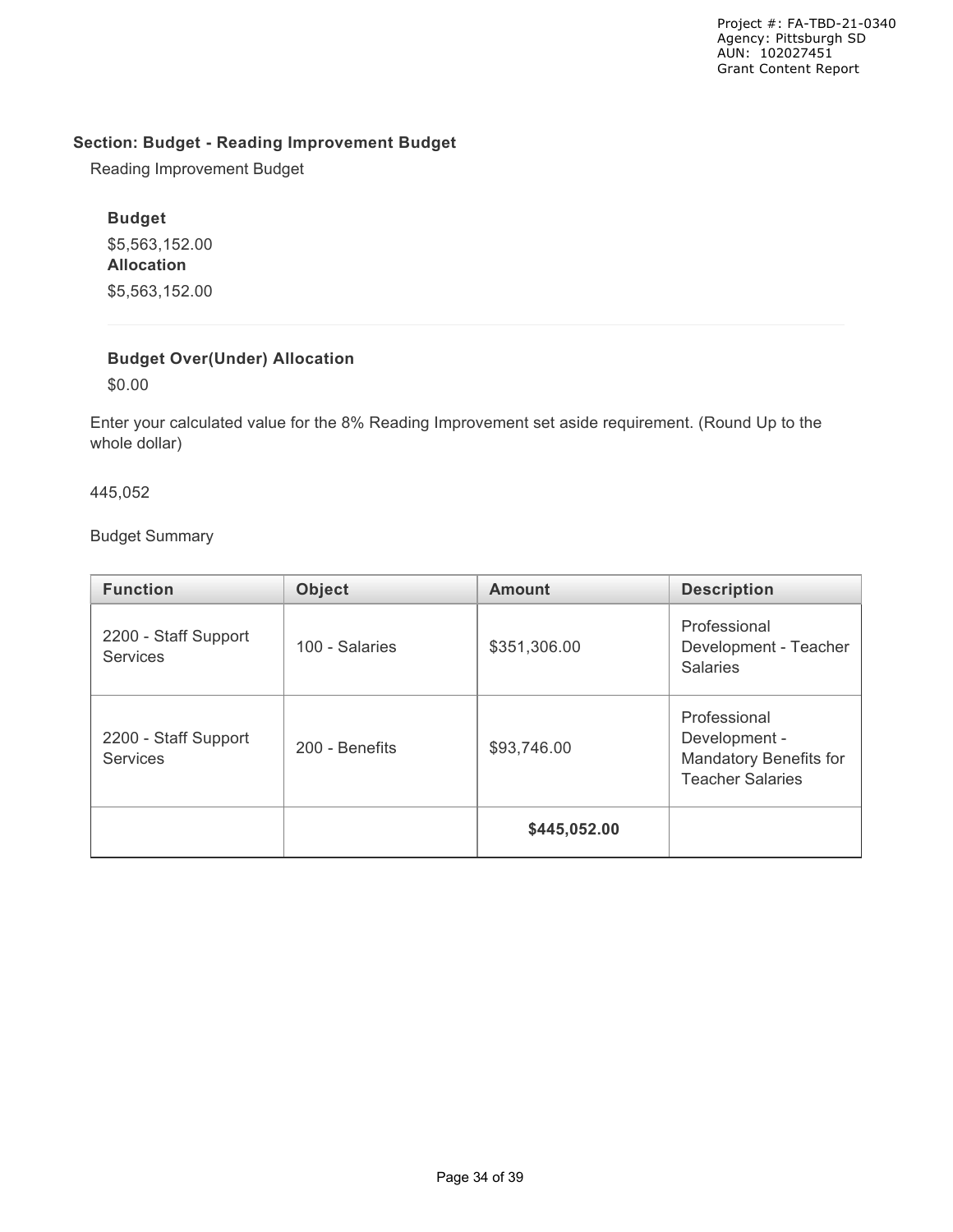# **Section: Budget - Other Learning Loss Expenditures Learning Loss Budget**

Calculate the remaining LEA Allocation amount to fund Other Learning Loss Activities. Please enter **Budget Totals** from the **SEL, SEL PD, and Reading Improvement budget sections** to determine what funds are remaining for Other Learning Loss Activities. Click Save to calculate the value, and then this budget section Total should be equal this amount. (Calculation will populate when you click the Save button)

|                                                                  | <b>Total LEA</b><br><b>Allocation</b> | <b>30% SEL</b><br><b>Budgeted</b><br><b>Value</b> | <b>10% SEL PD</b><br><b>Budgeted</b><br><b>Value</b> | 8% Reading<br>Improvement<br><b>Budgeted</b><br><b>Value</b> | Remaining<br><b>Allocation</b><br>for Other<br>Learning<br><b>Loss</b><br><b>Activities</b> |
|------------------------------------------------------------------|---------------------------------------|---------------------------------------------------|------------------------------------------------------|--------------------------------------------------------------|---------------------------------------------------------------------------------------------|
| <b>Other Learning</b><br><b>Loss Activities</b><br><b>Amount</b> | 5,563,152                             | 1,668,946                                         | 556,315                                              | 445,052                                                      | 2,892,839                                                                                   |

## **Learning Loss Expenditures**

**Budget** \$5,563,152.00 **Allocation** \$5,563,152.00

## **Budget Over(Under) Allocation**

\$0.00

## Budget Overview

| <b>Object</b><br><b>Function</b>                                       |                              | <b>Amount</b>  | <b>Description</b>               |  |
|------------------------------------------------------------------------|------------------------------|----------------|----------------------------------|--|
| <b>1100 - REGULAR</b><br>PROGRAMS-<br>ELEMENTARY /<br><b>SECONDARY</b> | 600 - Supplies               | \$2,608,006.00 | Textbooks, inlcuding e-<br>books |  |
| 5000 - OTHER<br><b>EXPENDITURES AND</b><br><b>FINANCING USES</b>       | 900 - Indirect Costs<br>Rate |                | Indirect Costs @<br>5.12%        |  |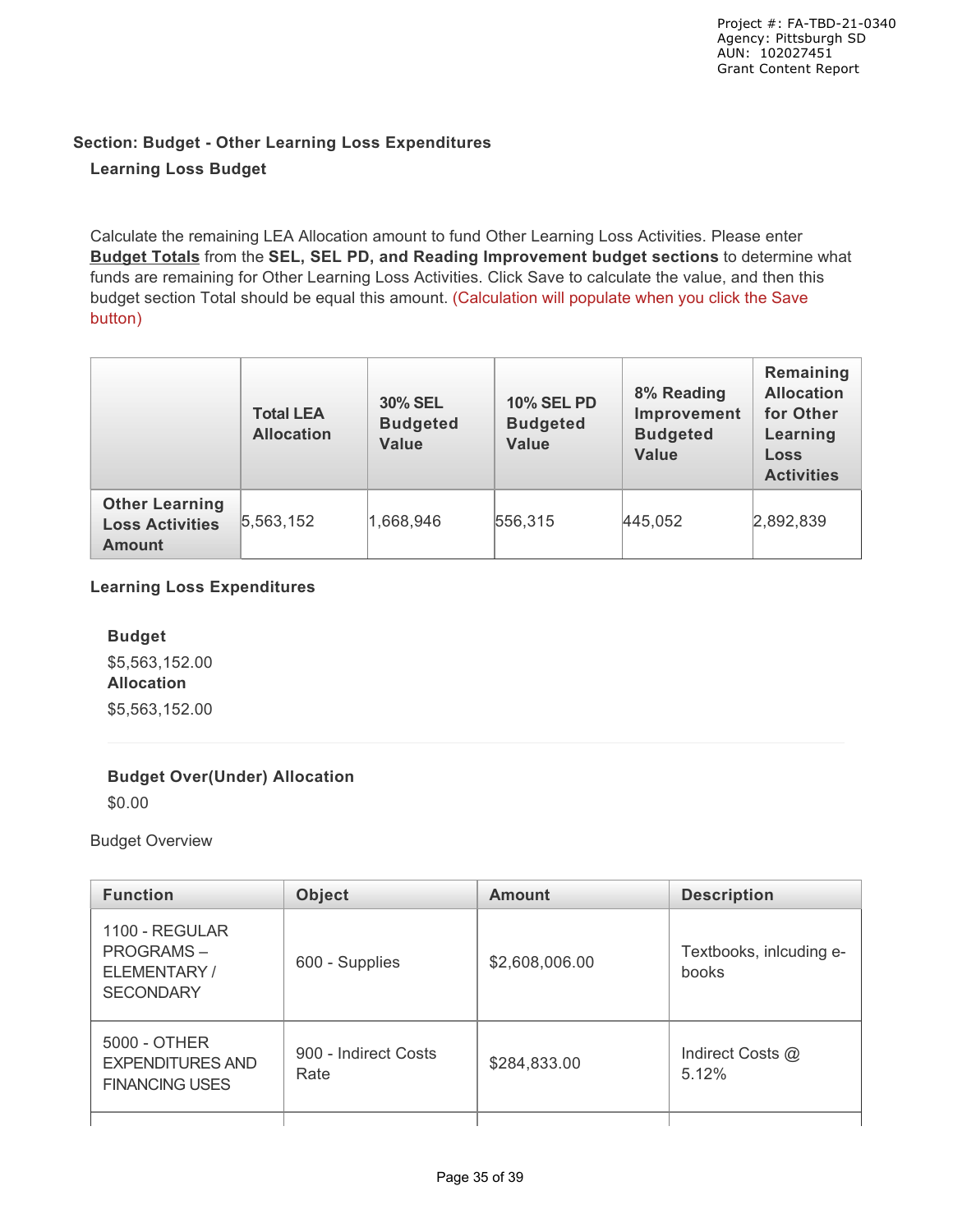Project #: FA-TBD-21-0340 Agency: Pittsburgh SD AUN: 102027451 Grant Content Report

|  | \$2,892,839.00 |  |
|--|----------------|--|
|  |                |  |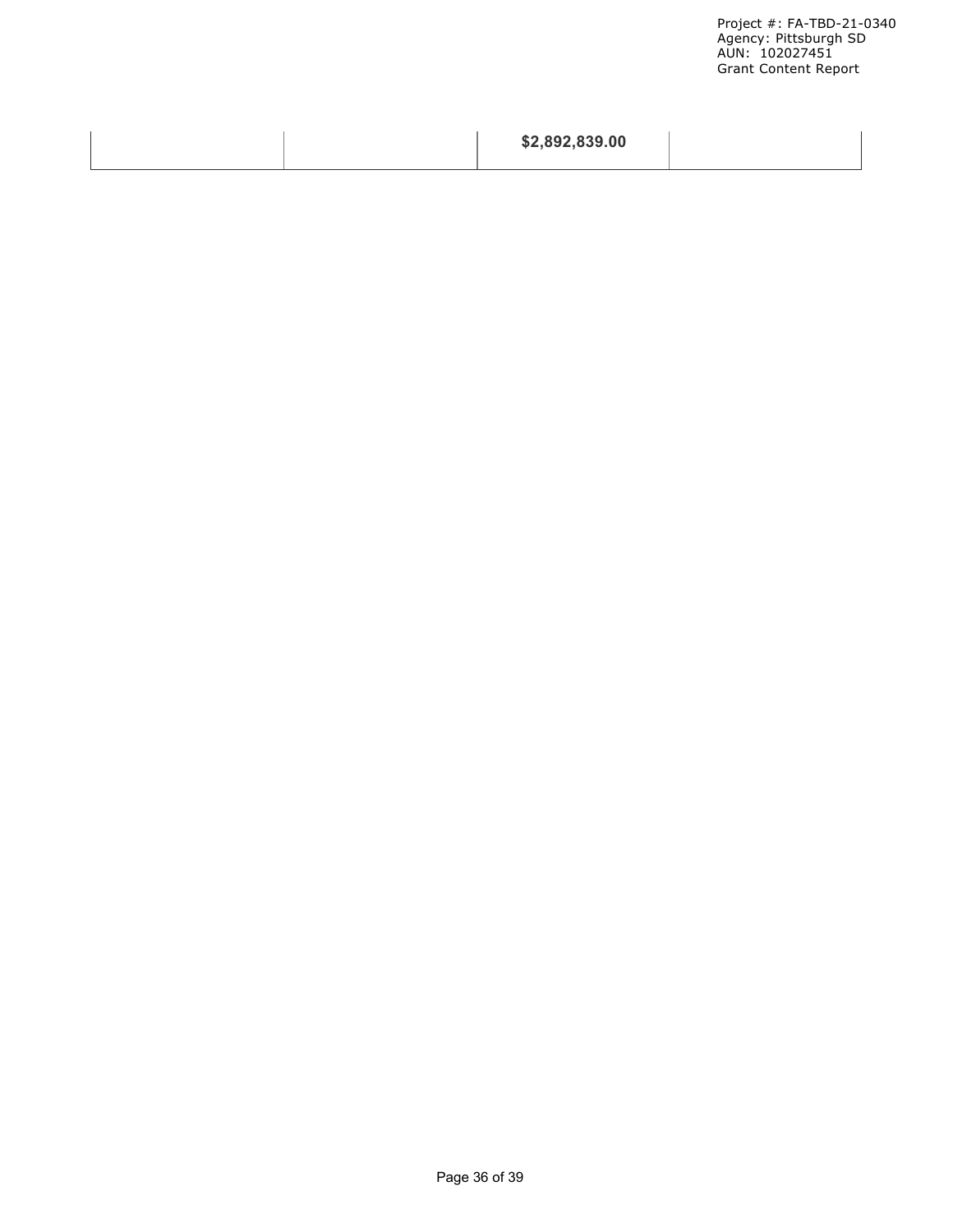# **Section: Budget - Budget Summary BUDGET OVERVIEW**

**Budget** \$5,563,152.00 **Allocation** \$5,563,152.00

## **Budget Over(Under) Allocation**

\$0.00

## **BUDGET SUMMARY**

|                                                                                   | 100<br><b>Salaries</b> | 200<br><b>Benefits</b> | 300<br>Purchased<br>Professional<br>and<br><b>Technical</b><br><b>Services</b> | 400<br>Purchased<br><b>Property</b><br><b>Services</b> | 500 Other<br><b>Purchased</b><br><b>Services</b> | 600<br><b>Supplies</b><br>800 Dues<br>and Fees | 700<br>Property | <b>Totals</b>  |
|-----------------------------------------------------------------------------------|------------------------|------------------------|--------------------------------------------------------------------------------|--------------------------------------------------------|--------------------------------------------------|------------------------------------------------|-----------------|----------------|
| 1000 Instruction                                                                  | \$0.00                 | \$0.00                 | \$0.00                                                                         | \$0.00                                                 | \$0.00                                           | \$0.00                                         | \$0.00          | \$0.00         |
| 1100 REGULAR<br><b>PROGRAMS-</b><br><b>ELEMENTARY/</b><br><b>SECONDARY</b>        | \$0.00                 | \$0.00                 | \$0.00                                                                         | \$0.00                                                 |                                                  | \$0.00 \$2,608,006.00                          | \$0.00          | \$2,608,006.00 |
| <b>1200 SPECIAL</b><br><b>PROGRAMS-</b><br><b>ELEMENTARY/</b><br><b>SECONDARY</b> | \$0.00                 | \$0.00                 | \$0.00                                                                         | \$0.00                                                 | \$0.00                                           | \$0.00                                         | \$0.00          | \$0.00         |
| 1300 CAREER<br><b>AND TECHNICAL</b><br><b>EDUCATION</b>                           | \$0.00                 | \$0.00                 | \$0.00                                                                         | \$0.00                                                 | \$0.00                                           | \$0.00                                         | \$0.00          | \$0.00         |
| 1400 Other<br>Instructional<br>Programs-<br>Elementary /<br>Secondary             | \$0.00                 | \$0.00                 | \$0.00                                                                         | \$0.00                                                 | \$0.00                                           | \$0.00                                         | \$0.00          | \$0.00         |
| 1600 * ADULT<br><b>EDUCATION</b><br><b>PROGRAMS</b>                               | \$0.00                 | \$0.00                 | \$0.00                                                                         | \$0.00                                                 | \$0.00                                           | \$0.00                                         | \$0.00          | \$0.00         |
| 1700 Higher<br><b>Education</b>                                                   | \$0.00                 | \$0.00                 | \$0.00                                                                         | \$0.00                                                 | \$0.00                                           | \$0.00                                         | \$0.00          | \$0.00         |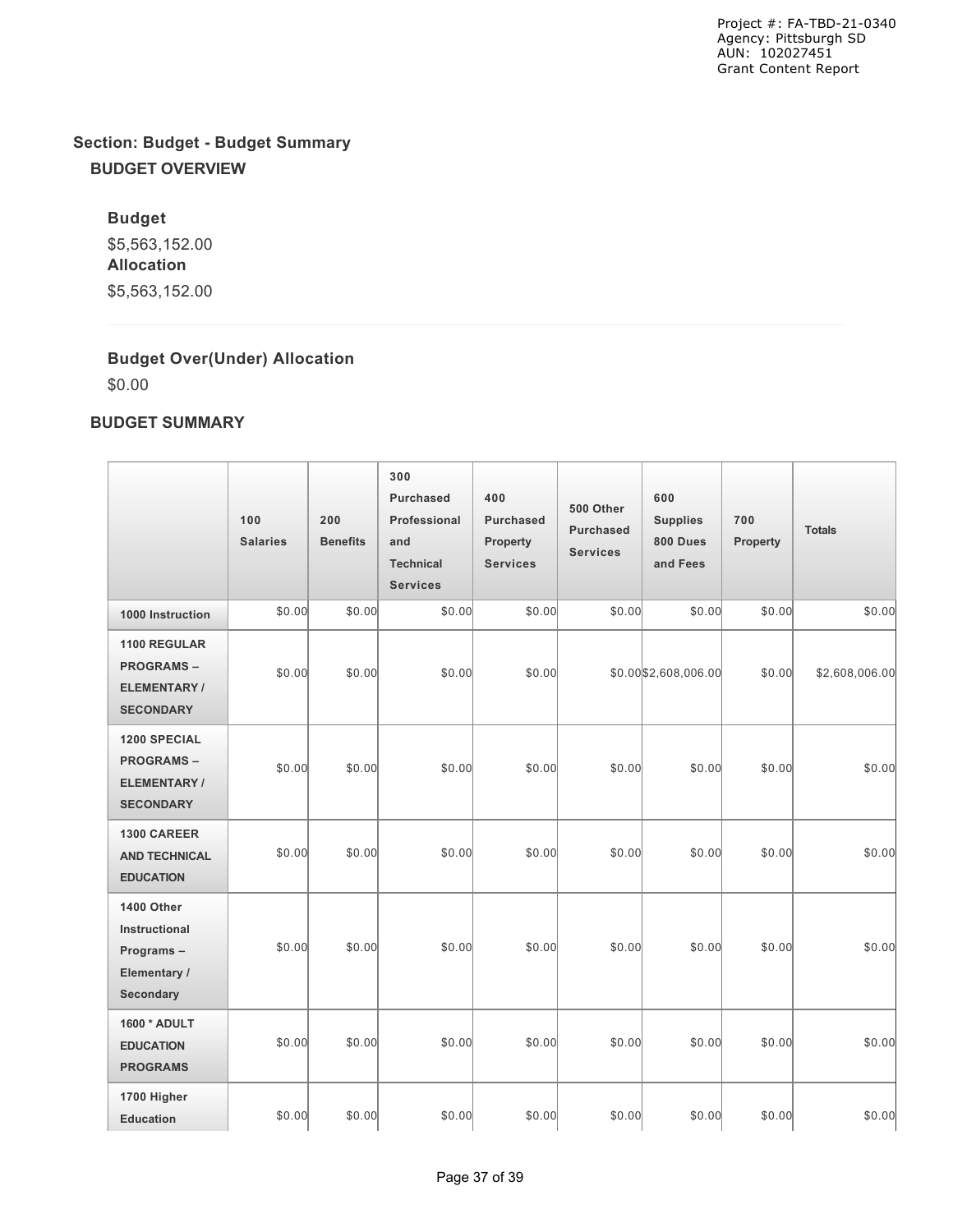|                                                                                | 100<br><b>Salaries</b>    | 200<br><b>Benefits</b>  | 300<br><b>Purchased</b><br>Professional<br>and<br><b>Technical</b><br><b>Services</b> | 400<br><b>Purchased</b><br><b>Property</b><br><b>Services</b> | 500 Other<br><b>Purchased</b><br><b>Services</b> | 600<br><b>Supplies</b><br>800 Dues<br>and Fees | 700<br>Property | <b>Totals</b>  |
|--------------------------------------------------------------------------------|---------------------------|-------------------------|---------------------------------------------------------------------------------------|---------------------------------------------------------------|--------------------------------------------------|------------------------------------------------|-----------------|----------------|
| <b>Programs</b>                                                                |                           |                         |                                                                                       |                                                               |                                                  |                                                |                 |                |
| 1800 Pre-K                                                                     | \$0.00                    | \$0.00                  | \$0.00                                                                                | \$0.00                                                        | \$0.00                                           | \$0.00                                         | \$0.00          | \$0.00         |
| 2000 SUPPORT<br><b>SERVICES</b>                                                | \$0.00                    | \$0.00                  | \$0.00                                                                                | \$0.00                                                        | \$0.00                                           | \$0.00                                         | \$0.00          | \$0.00         |
| 2100 SUPPORT<br><b>SERVICES -</b><br><b>STUDENTS</b>                           | \$238,215.00              | \$63,268.00             | \$1,125,282.00                                                                        | \$0.00                                                        | \$0.00                                           | \$0.00                                         | \$0.00          | \$1,426,765.00 |
| <b>2200 Staff</b><br><b>Support</b><br><b>Services</b>                         | \$851,038.00 \$224,100.00 |                         | \$100,000.00                                                                          | \$0.00                                                        | \$0.00                                           | \$0.00                                         | \$0.00          | \$1,175,138.00 |
| 2300 SUPPORT<br><b>SERVICES -</b><br><b>ADMINISTRATION</b>                     | \$0.00                    | \$0.00                  | \$0.00                                                                                | \$0.00                                                        | \$0.00                                           | \$0.00                                         | \$0.00          | \$0.00         |
| 2400 Health<br><b>Support</b><br><b>Services</b>                               |                           | \$54,000.00 \$14,410.00 | \$0.00                                                                                | \$0.00                                                        | \$0.00                                           | \$0.00                                         | \$0.00          | \$68,410.00    |
| 2500 Business<br><b>Support</b><br><b>Services</b>                             | \$0.00                    | \$0.00                  | \$0.00                                                                                | \$0.00                                                        | \$0.00                                           | \$0.00                                         | \$0.00          | \$0.00         |
| 2600 Operation<br>and Maintenance                                              | \$0.00                    | \$0.00                  | \$0.00                                                                                | \$0.00                                                        | \$0.00                                           | \$0.00                                         | \$0.00          | \$0.00         |
| 2700 Student<br><b>Transportation</b>                                          | \$0.00                    | \$0.00                  | \$0.00                                                                                | \$0.00                                                        | \$0.00                                           | \$0.00                                         | \$0.00          | \$0.00         |
| 2800 Central<br><b>Support</b><br><b>Services</b>                              | \$0.00                    | \$0.00                  | \$0.00                                                                                | \$0.00                                                        | \$0.00                                           | \$0.00                                         | \$0.00          | \$0.00         |
| 3000<br><b>OPERATION OF</b><br>NON-<br><b>INSTRUCTIONAL</b><br><b>SERVICES</b> | \$0.00                    | \$0.00                  | \$0.00                                                                                | \$0.00                                                        | \$0.00                                           | \$0.00                                         | \$0.00          | \$0.00         |
| <b>3100 Food</b><br><b>Services</b>                                            | \$0.00                    | \$0.00                  | \$0.00                                                                                | \$0.00                                                        | \$0.00                                           | \$0.00                                         | \$0.00          | \$0.00         |
| 3200 Student<br><b>Activities</b>                                              | \$0.00                    | \$0.00                  | \$0.00                                                                                | \$0.00                                                        | \$0.00                                           | \$0.00                                         | \$0.00          | \$0.00         |